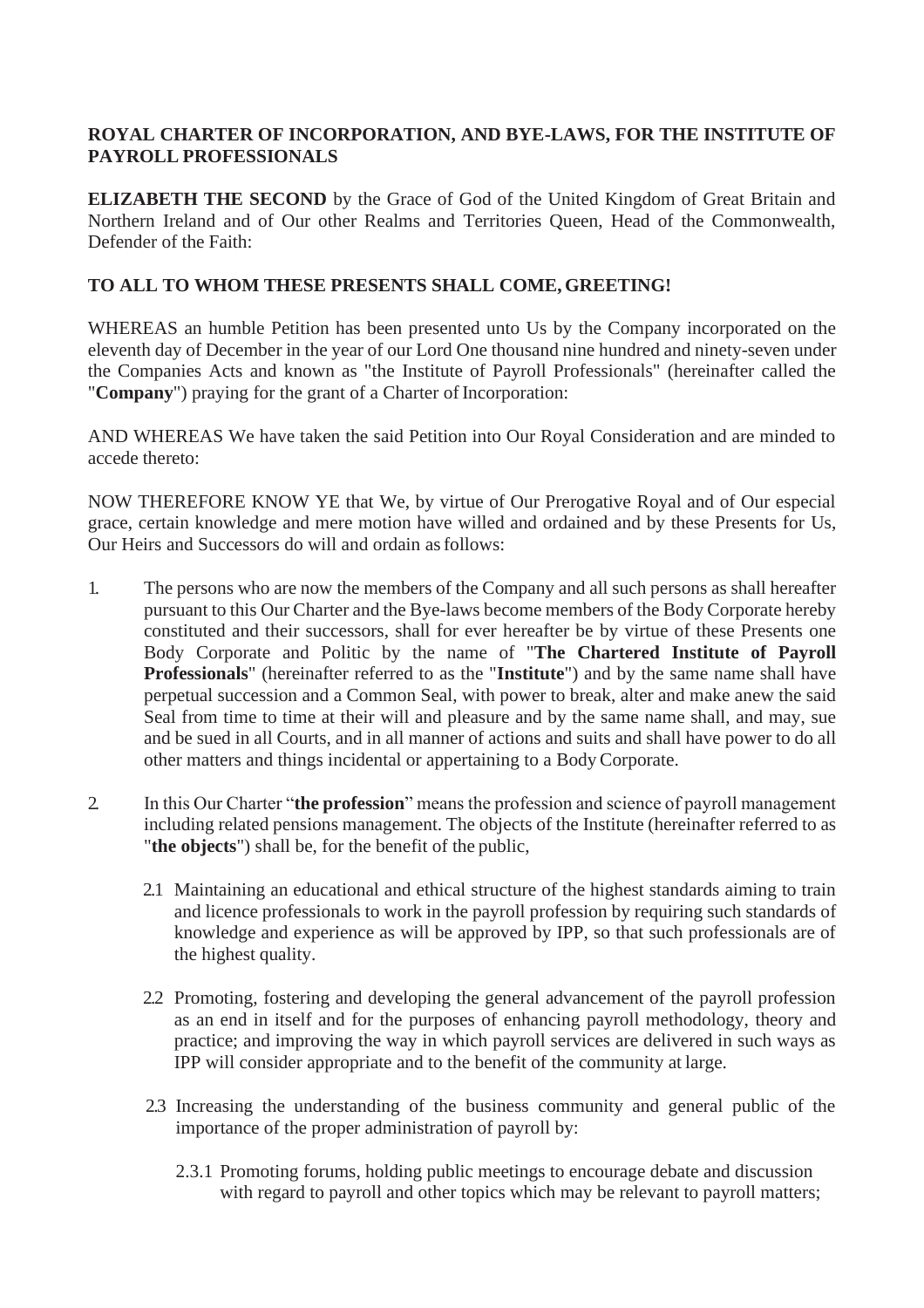- 2.3.2 Printing, publishing, selling, lending and disseminating reports, papers, communications, works and other information on payroll issues making use of all appropriate media.
- 2.4 Promoting continuing educational and ethical compliance for payroll professionals and regularly reviewing compliance with those requirements for the protection of the wider community and the business community.
- 2.5 Understanding the needs of employers, employees, all relevant taxation authorities, pensions providers and other relevant persons to deliver accurate and efficient payroll systems.

Actively seeking consultation and co-operation with legislators, regulators, administrators of the collection of taxes, administrators of pensions, business organisations, educational bodies and others with a view to acting as a conduit for discussion between the wider community and those concerned with matters connected with payroll.

provided that such objects shall not extend to the regulation of relations betweenworkers and employers or between organisations of workers and organisations of employers.

- 3. In pursuance of the objects, but not further or otherwise, the Institute shall have the following powers:
	- (a) To conduct or promote the conduct of research, including scientific investigation and other methods of expanding knowledge, to publish the useful results of such research, and to provide facilities for study, research and education;
	- (b) To prescribe, uphold, and improve, standards of training, qualifications and skill of persons engaged in the profession and to hold or cause to be held examinations and other tests, and to award or promote the award of certificates and diplomas: PROVIDED that no such certificate or diploma shall purport to be issued by or under government authority, or purport to be a national qualification, without the prior approval of, or accreditation by, the appropriate department of Our Government and/or the appropriate devolved administration, or the appropriate regulatory body for qualifications;
	- (c) To co-operate with any authority or organisation in the establishment of, and recognition of achievement against, national or international professional standards of competence and achievement in the field of the profession, and to seek or maintain accreditation by any authority in Our United Kingdom or elsewhere;
	- (d) To set standards of conduct for members and to enforce such standards through disciplinary systems;
	- (e) To maintain registers of members, of other practitioners in the relevant fields, and of bodies and activities;
	- (f) To establish and maintain libraries and collections, and provide public access to them, and to collect information whether or not on a basis restricted by agreement with the provider thereof;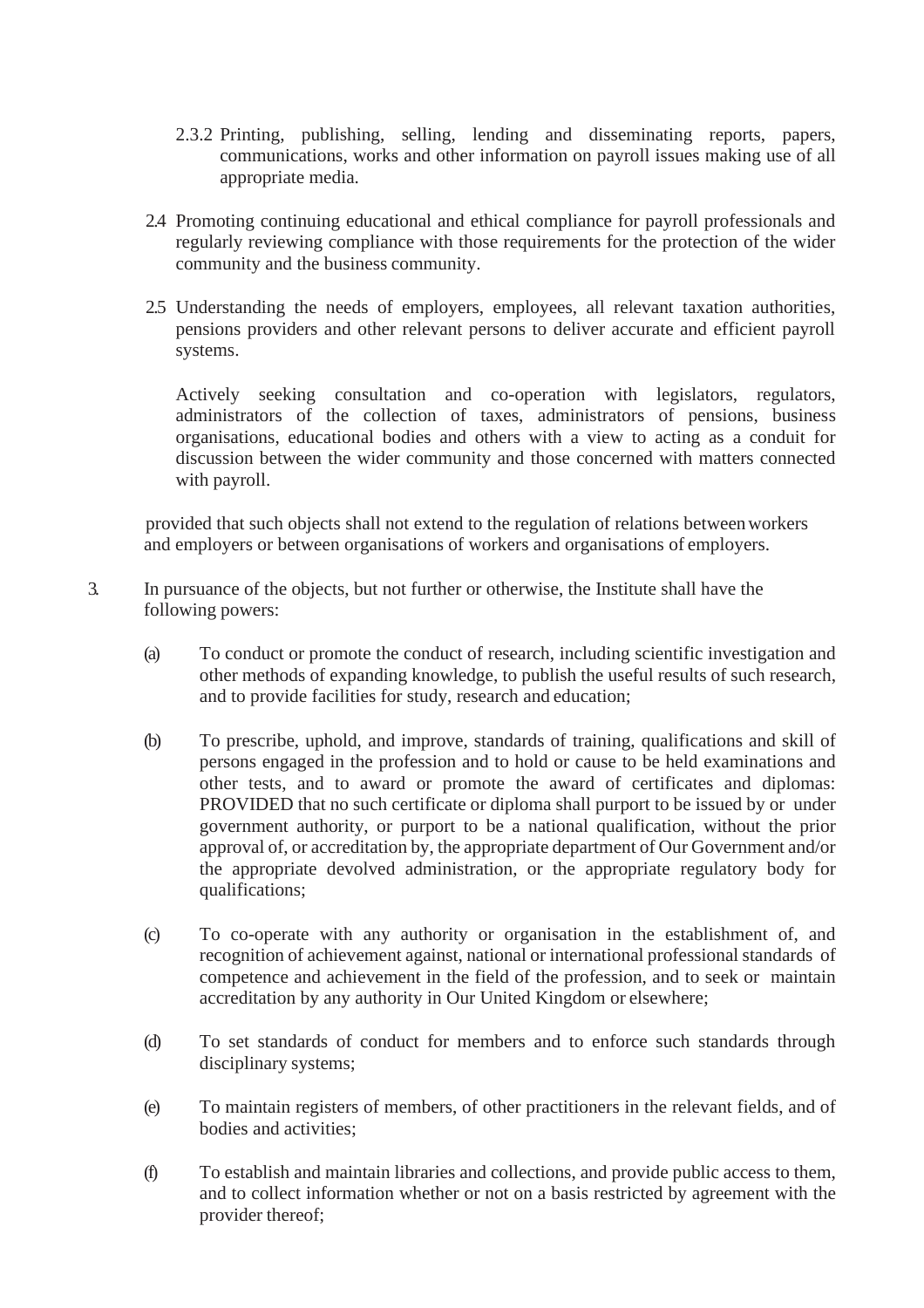- (g) To hold, or promote the holding of, or co-operate in the arranging of, lectures, meetings, conferences, exhibitions and other events and to promote the reading of learned papers;
- (h) To publish, produce and distribute or assist in the publication, production or distribution of films, recordings, and any form of written, printed or electronic communication and to advertise in any manner expedient for the objects;
- (i) To encourage the undertaking of voluntary work in the interests of the Institute;
- (j) To advise, consult or co-operate with any authority, institution or other body within Our United Kingdom or elsewhere and to provide advisory services to such bodies or to members;
- (k) To establish, regulate and dissolve branches or other sub-divisions of the Institute and special interest or other groups;
- (l) To acquire, construct, alter, equip, maintain or manage any building, lecture hall, library, or office and to acquire or dispose of any land for the purposes of the Institute, and to insure any building or other premises owned or occupied by the Institute;
- (m) To purchase, take on lease or licence, borrow, hire or otherwise acquire any real or personal property and, subject to such consents as may be required by law to sell, let, mortgage, dispose of or turn to account all or any of the property or assets of the Institute; provided that of the Institute takes or holds any property which is subject to any trusts it shall only deal with or invest such property in manner permitted by law having regard to such trusts
- (n) To take over and acquire all the property and assets of the Company and to assume the obligations of the Company and to do all such acts and things as may be incidental thereto;
- (o) To seek and accept (or disclaim) any subscription, gift, donation or legacy, property or other asset;
- (p) To deal in any way with promissory notes, bills of exchange and other instruments of any kind, whether or not transferable, and to operate bank accounts in the name of the Institute;
- (q) To carry on trade in furtherance of the objects or for purposes ancillary or incidental thereto and to establish trading and other subsidiary companies;
- (r) Subject to such consents as may be required by law, to borrow money and to obtain any form of credit or finance, whether on the security of any or all of the property of the Institute, or without security;
- (s) To appoint and delegate powers to investment managers, and to invest the funds of the Institute not immediately required for its purposes and to hold or otherwise deal with any investments made;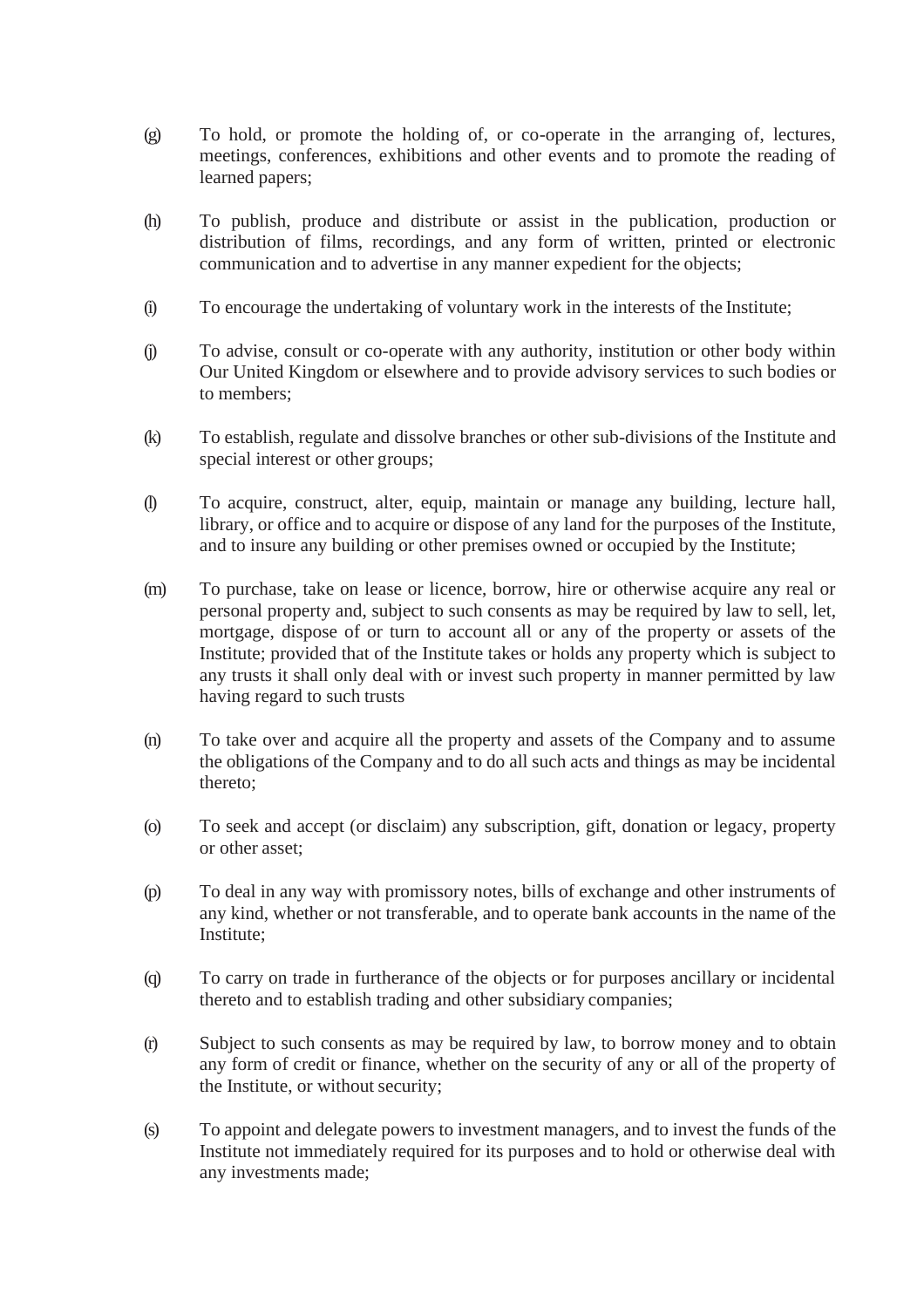- (t) To lend money and to accept and secure the discharge of obligations and liabilities, to enter into any form of contract and to insure the Institute against any liability or eventuality;
- (u) To make arrangements for the carrying on of the work of the Institute and for such purpose to engage and provide in whole or in part for the salaries, pensions, superannuation, insurance and gratuities for employees or former employees of the Institute or the Company, or of predecessor companies referred to in the Memorandum of Association of the Company, or of subsidiaries of any of the foregoing, and their widows, widowers and dependants;
- (v) To indemnify, and to provide indemnity insurance in respect of, any member or members of the Board of the Institute for any liability which would otherwise attach to them for negligence, default or breach of trust or duty; provided that such insurance shall not extend to any claim arising from any act or omission which the member or members knew to be a breach of trust or duty or which was committed in reckless disregard of whether it was a breach of trust or duty, nor to the costs of an unsuccessful defence to a criminal prosecution brought against members of the Board of the Institute in their capacity as Directors;
- (w) To make charitable donations and to undertake and carry out any charitable trusts or agencies;
- (x) To procure that, subject to the laws of the country concerned, the Institute is registered or recognised in any part of the world;
- (y) To establish and support, or aid in the establishment and support of, or become a member or shareholder of, any organisation, association, institute or body having objects similar to those of the Institute and to subscribe or guarantee money for purposes calculated to further its objects and to control, manage, fund or subsidise or otherwise assist any company in which the Institute has a financial or other interest;
- (z) To enter into, and to give effect to, agreements or arrangements of any kind with charitable or other institutions whose objects are not repugnant to this Our Charter whereby:
	- (i) activities shall be carried on in co-operation;
	- (ii) any such institution shall be or become incorporated in, federated or affiliated to, associated with or recognised for any purpose by the Institute, or the Institute shall become affiliated to, associated with or recognised for any purpose by, any such institution:

Provided that no incorporation of the Institute in any other institution and no incorporation of any other institution (except the Company) in the Institute shall be effected without the approval of the Lords of Our Most Honourable Privy Council of which approval a Certificate under the hand of the Clerk of Our said Privy Council shall be conclusive evidence; and

(aa) To do such other lawful acts and things (including the promotion of a Bill or Bills in Parliament), whether incidental to the powers aforesaid or not, as may be requisite in order to further the objects.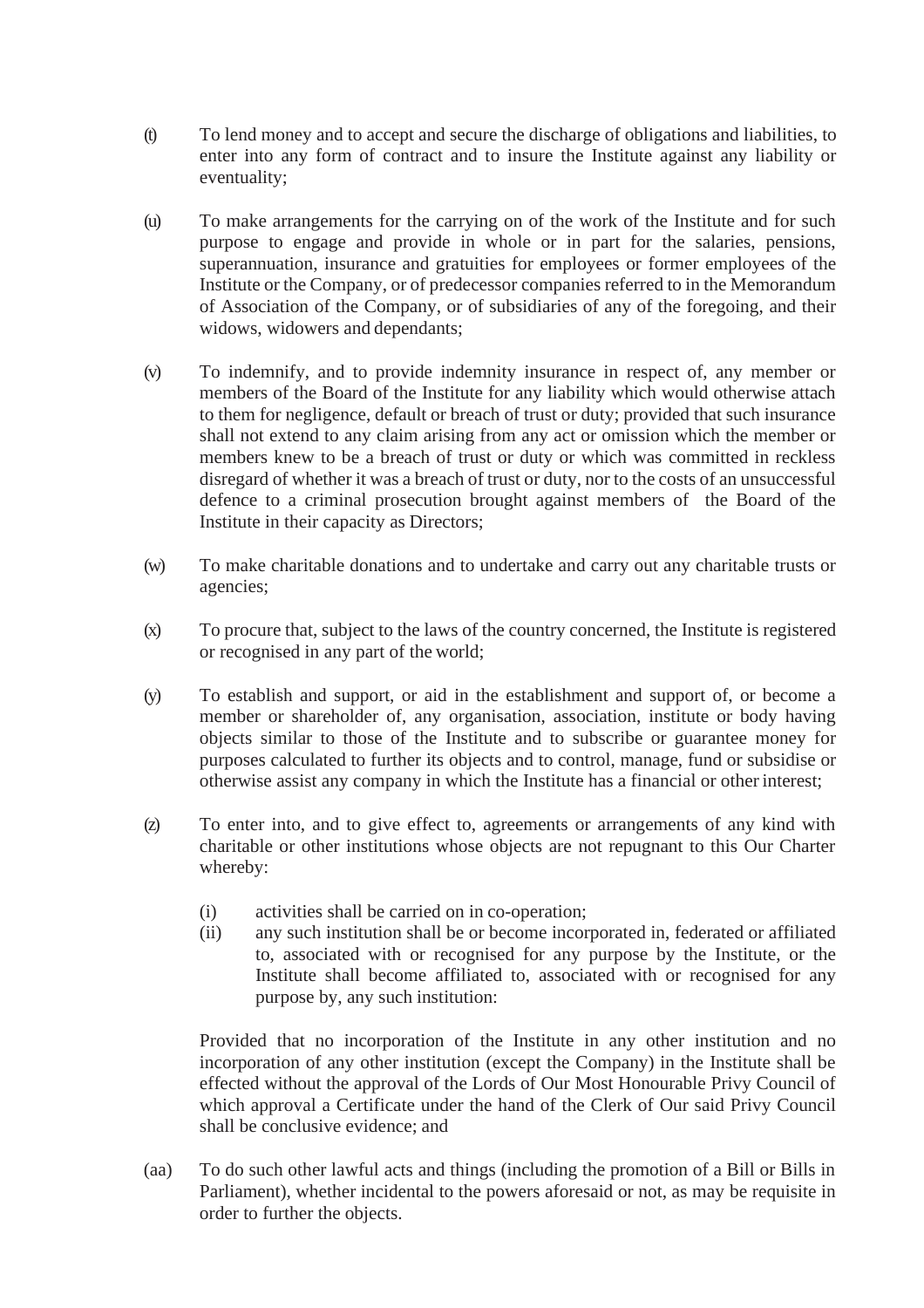- 4. The income and property of the Institute shall be applied solely towards the promotion of the objects as set forth in this Our Charter as amended or added to in the manner hereinafter provided and shall not be paid or transferred directly or indirectly by way of dividend, bonus or otherwise howsoever by way of profit to its members, or to any member of the Board of the Institute referred to in article 7 hereof (hereinafter referred to as "the Board") provided that nothing herein contained shall prevent the payment in good faith by the Institute:
	- (a) of reasonable and proper remuneration to any member, officer or servant of the Institute (not being a member of the Board other than the Chief Executive) in return for any services actually rendered to the Institute;
	- (b) of interest at a rate not exceeding a reasonable and proper rate on money lent or reasonable and proper rent for premises demised or let by any member of the Institute;
	- (c) of reasonable out of pocket expenses to any member of the Board or of remuneration to a firm or company in which such member has, and has declared, an interest, in return for goods or services actually supplied to the Institute;
	- (d) of reasonable and proper premiums in respect of indemnity insurance effected in accordance with article 3(v) above;
	- (e) of a reasonable rent or hiring fee for property let or hired to the Institute;
	- (f) of payment to any company in accordance with sub-clause  $4(g)$  below or to any company in which a Board member has no more than 25% shareholding; and
	- (g) of the amount due under a written contract with the Institute to supply goods or services to the Institute (whether personally or through a service company), including serving as Board members, in return for payment or other benefit but only if:
		- (i) the goods or services are actually required by the Institute;
		- (ii) the nature and level of the remuneration is no more than is reasonable in relation to the value of the goods or services supplied;
		- (iii) the Board member has declared his or her interest in accordance with this Our Charter, the Bye-Laws and the Regulations; and

provided that the members of the Board must comply with his obligations to declare interests and obtain appropriate authorisation of conflicts of interest in relation to any Benefit provided by the Institute to any Board member pursuant to this article.

- 5. In this Our Charter, unless the context otherwise requires, "**members**" means the members of the Institute. The Bye-laws shall specify, or provide for the specification of, the categories of membership of the Institute and shall regulate, or provide for the regulation of, all matters relating to the admission, rights and privileges, and discipline of members.
- 6. (a) The Institute may appoint a President of the Institute, who may or may not be a member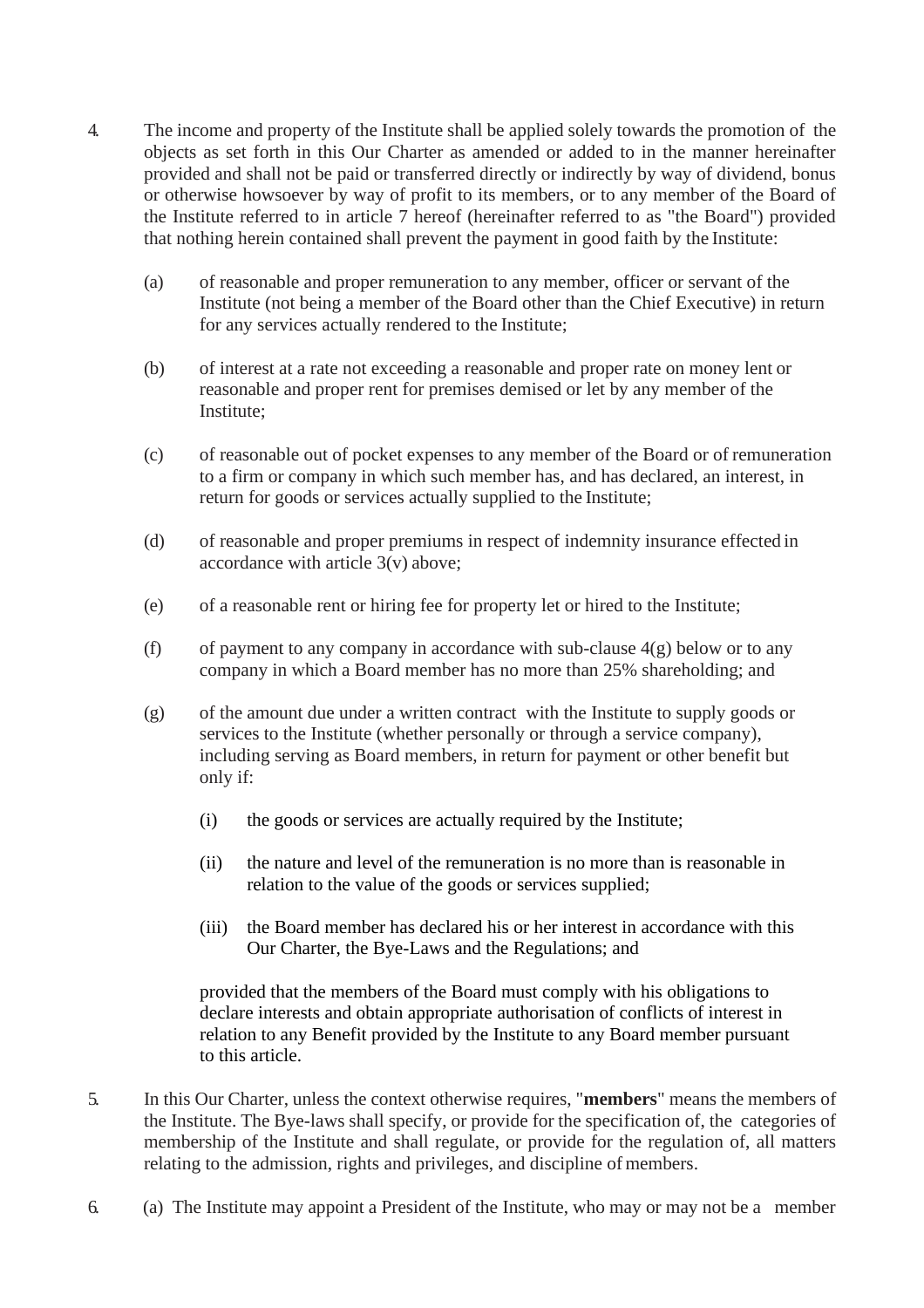of the Institute.

- (b) There shall be such officers of the Institute as the Bye-laws may from time to time prescribe or authorise and they shall have such powers and duties and such periods of office and shall be appointed in such manner as may be prescribed by or in accordance with the Bye-laws.
- 7. (a) There shall be a Board of the Institute in which shall be vested the government and control of the Institute and its affairs, subject to the provisions of this Our Charter, the Bye-laws and the Regulations of the Institute.
	- (b) The first members of the Board shall be the persons whose names are set forth as such in the First Schedule to this Our Charter and they shall continue in office for such period or respective periods as shall be prescribed by or in accordance with the Byelaws.
	- (c) The successors to the first members of the Board shall be such persons with such qualifications and shall be appointed in such manner and shall hold office for such period and on such terms generally as shall be prescribed by or in accordance with the Bye-laws.
	- (d) The business of the Board shall be conducted in such manner as shall be prescribed by or in accordance with the Bye-laws.
- 8. (a) The Bye-laws may, subject to the provisions of this Our Charter, govern such matters as the Institute may deem fit with respect to or for the government of the Institute and the promotion of the objects.
	- (b) The Bye-laws set out in the Second Schedule hereto shall be the first Bye-laws of the Institute.
- 9. The members of the Institute may, by a Special Resolution, revoke, amend or add to the Byelaws for the time being in force; but no such revocation, amendment or addition shall have effect until approved by the Lords of Our Most Honourable Privy Council of which approval a Certificate under the hand of the Clerk of Our said Privy Council shall be conclusive evidence.
- 10. The Bye-laws may direct that any matter which pursuant to this Our Charter may be prescribed or regulated in the Bye-laws may be further prescribed or regulated by Regulations; provided that any such further prescription or regulation shall not be repugnant to the provisions of this Our Charter or the Bye-laws. Regulations shall be made by resolution of the Board, either in pursuance of this Article or of its own volition and may be amended or repealed, by resolution of the Board.
- 11. The members may at any time revoke, amend or add to any of the provisions of this Our Charter by a Special Resolution in that behalf and such revocation, amendment or addition shall when allowed by Us, Our Heirs or Successors in Council become effectual so that this Our Charter shall thenceforward continue and operate as revoked, amended or added to. This Article shall apply to this Our Charter as revoked, amended or added to in manner aforesaid.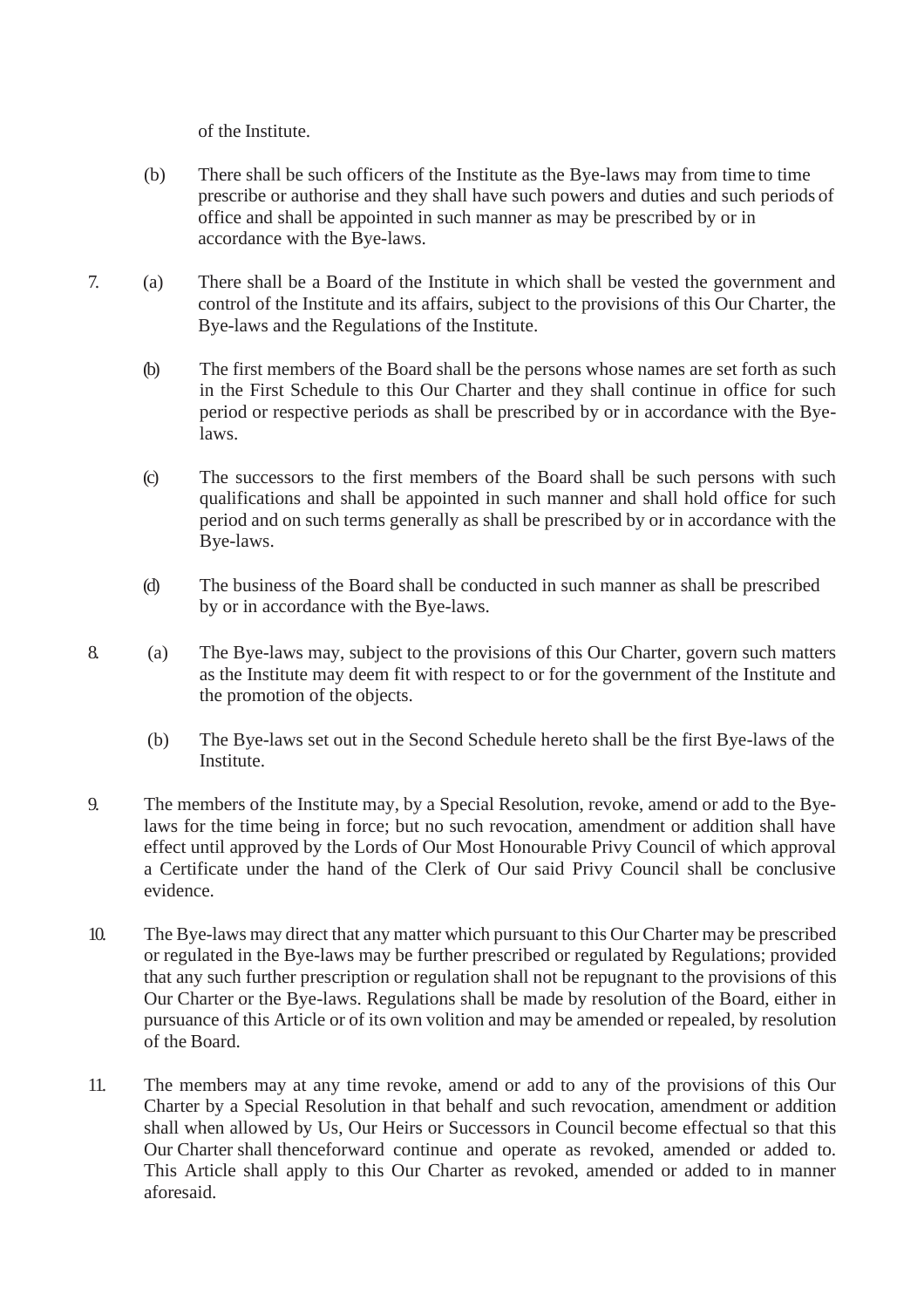- 12. The members may at any time by a Special Resolution determine to surrender this Our Charter subject to the sanction of Us, Our Heirs or Successors in Council and upon such terms as We or They may consider fit and wind up or otherwise deal with the affairs of the Institute in such manner as shall be determined by such Special Resolution or in default of such direction as the Board shall think expedient having due regard to the liabilities of the Institute for the time being, and if, on the winding up or the dissolution of the Institute, there shall remain, after the satisfaction of all its debts and liabilities, any property whatsoever, the same shall not be paid or distributed among the members or any of them but shall, subject to any special trusts affecting the same, be given and transferred to some other body, with objects similar to those of the Institute and whose constitution restricts the distribution of property to the same or greater extent as this Our Charter, to be determined by the Board at or before the time of dissolution.
- 13. For the purposes of this Our Charter a "**Special Resolution**" means either a resolution passed at a General Meeting of the members convened and held in accordance with the Bye- laws and Regulations by not less than two-thirds of the members present and entitled to vote (personally or, if provided for in Regulations, by proxy) and voting at the Meeting, or a resolution passed by a similar majority of members in a postal or electronic ballot.
- 14. In any case of conflict, the provisions of this Our Charter shall prevail over those of the Byelaws and Regulations, and the provisions of the Bye-laws shall prevail over those of the Regulations.
- 15. Our Royal Will and Pleasure is that this Our Charter shall ever be construed benevolently and in every case most favourably to the Institute and the promotion of the objects.

IN WITNESS whereof We have caused these Our Letters to be made Patent.

| WITNESS Ourself at Westminster the | day of | in the | year of |
|------------------------------------|--------|--------|---------|
| Our Reign.                         |        |        |         |

# **BY WARRANT UNDER THE QUEEN'S SIGN MANUAL**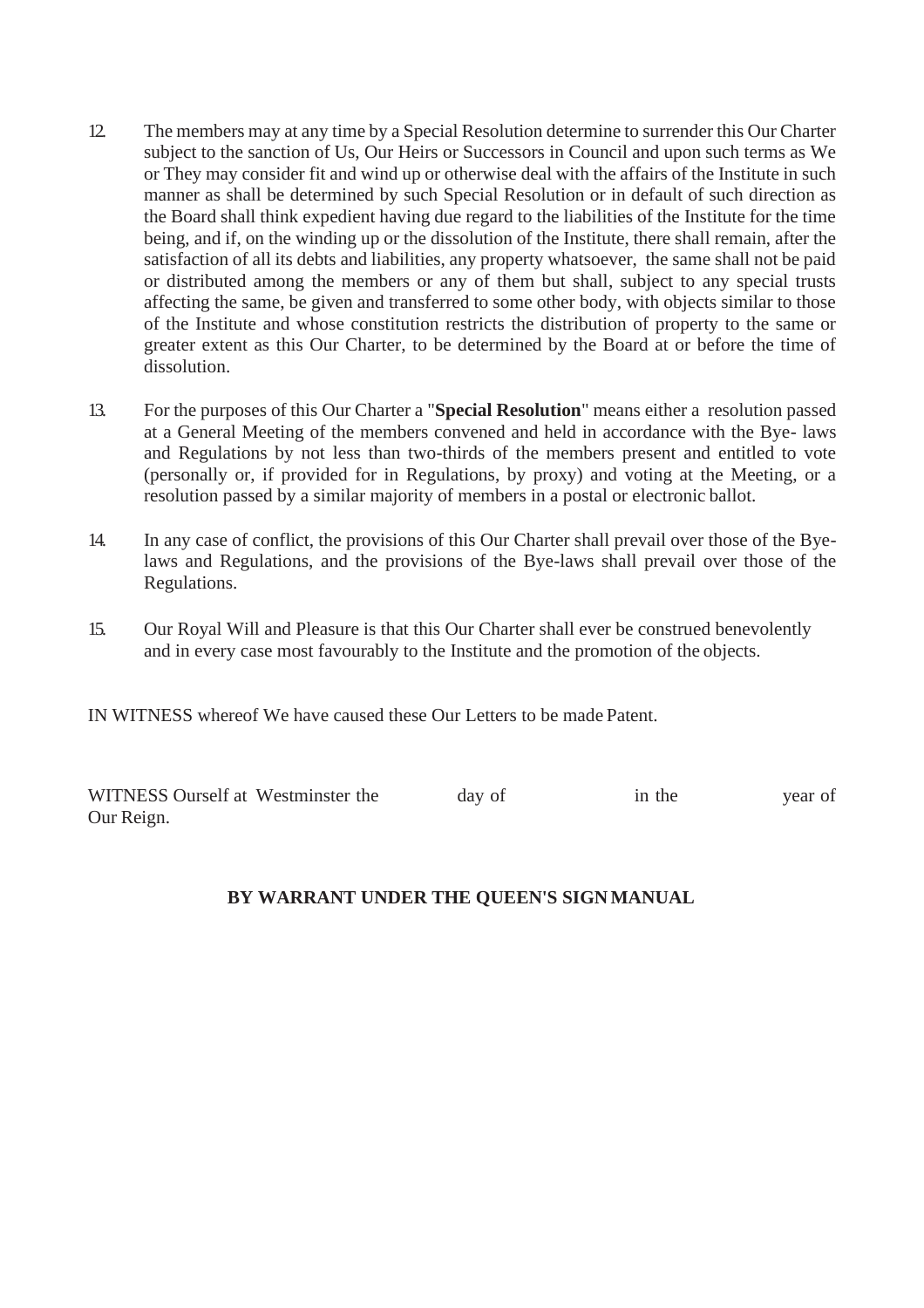# **THE FIRST SCHEDULE**

# **THE FIRST MEMBERS OF THE BOARD**

Chair -Gillian Dale-Skey

Vice Chair – Ian Walters

Michelle Crook

Eira Hammond

Richard Nutt

Heather Post

Paul Rains

Cliff Vidgeon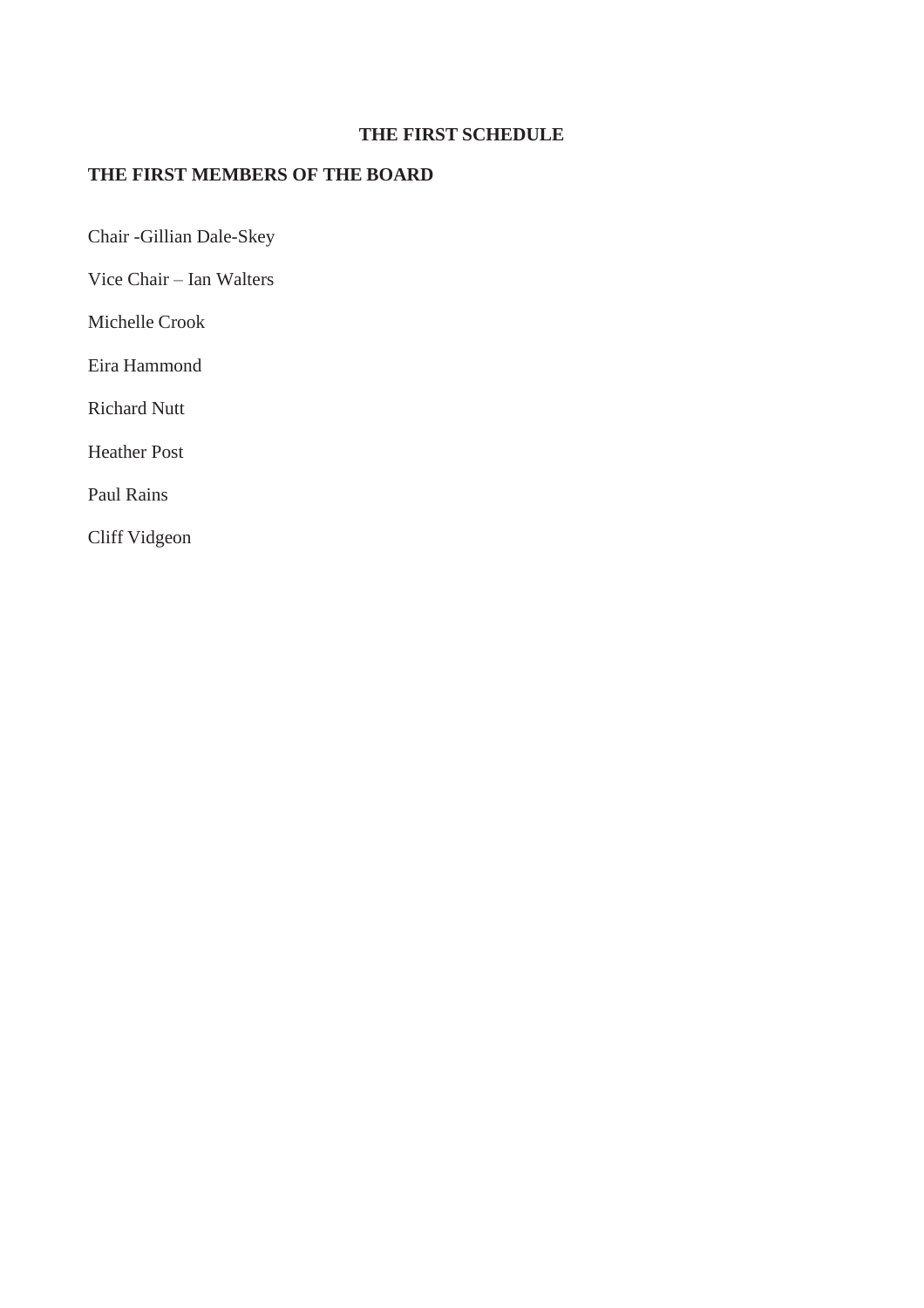### **THE SECOND SCHEDULE**

#### **BYE-LAWS OF THE**

#### **INSTITUTE**

#### **DEFINITIONS**

- 1. In these Bye-laws and the Regulations, except where the context otherwise requires:
	- (a) "**Bye-laws**" means these Bye-laws as amended from time to time;
	- (b) "**Charter**" means the Charter to which the Bye-laws are scheduled, as revoked, amended or added to from time to time, and all Supplemental Charters of the Institute for the time being in force;
	- (c) "**Chief Executive**" means the chief executive officer of the Institute by whatever title known;
	- (d) **Company**" means the Company limited by guarantee incorporated on  $11^{th}$ December 1997 with registered number 03479281;
	- (e) "**Director**" means a member of the Board with voting rights:
	- (f) "**in writing**" and "**written**" includes all modes of representing or reproducing words in a visible form;
	- (g) "**Laws of the Institute**" means the Charter, these Bye-laws, the Regulations and all codes and other forms of regulatory provision made by the Institute;
	- (h) "**meeting**" in relation to a meeting of the Board includes a meeting other than a physical meeting;
	- (i) "**member**" means a member of the Institute in any category;
	- (j) "**Member**" shall mean a person in the category of voting member of the Institute;
	- (k) "**month**" means calendar month;
	- (l) "**notice**" includes any paper or document of any kind which a member may be entitled to have served upon him;
	- (m) "**office**" means the main office of the Institute;
	- (n) "**President**" means the President of the Institute;
	- (o) "**Regulations"** means regulations made by the Board under the Charter or Bye-laws;
	- (p) "**Seal**" means the Common Seal of the Institute;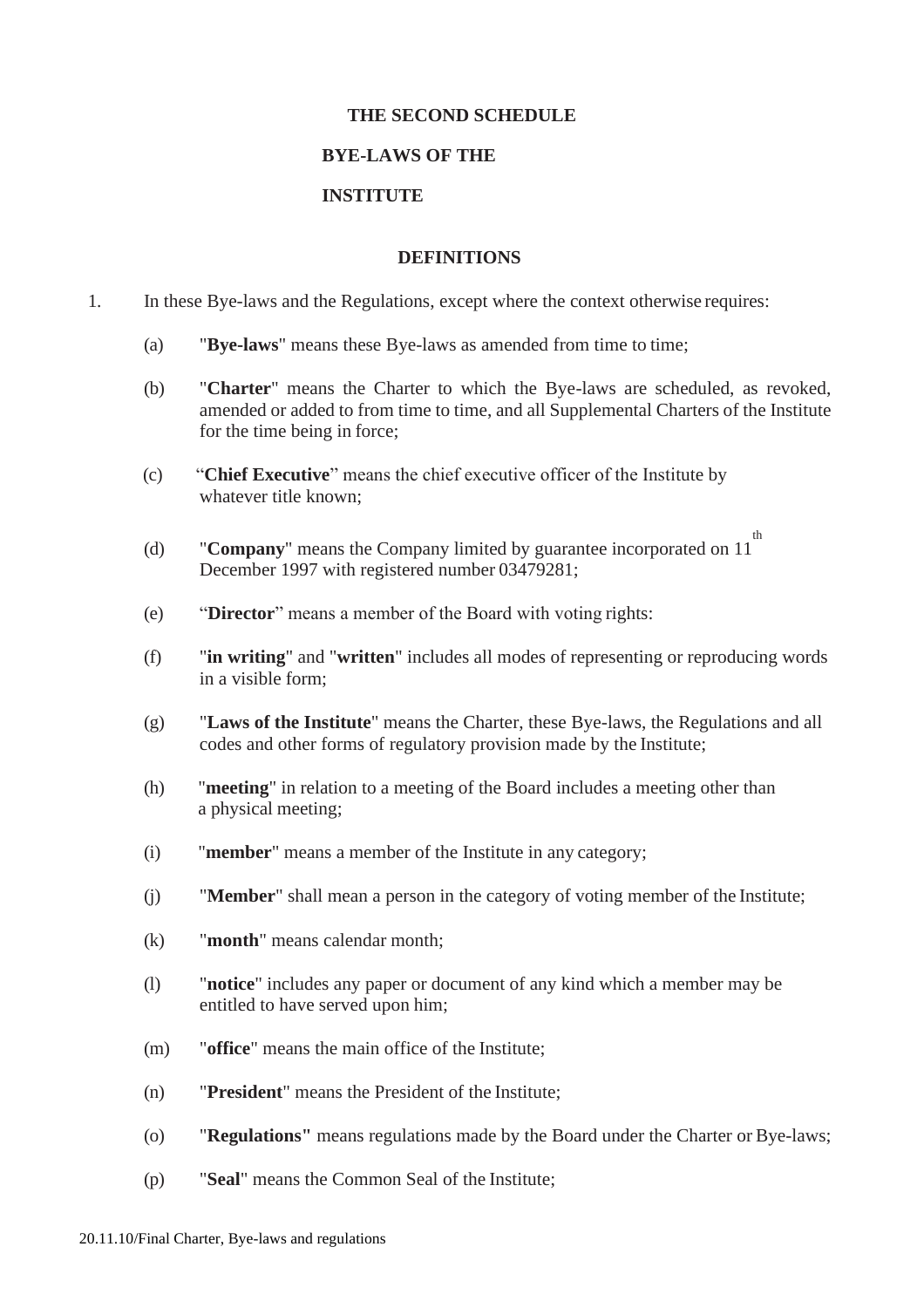- (q) words importing the masculine gender shall include the feminine and words in the singular shall include the plural and words in the plural shall include the singular;
- (r) words importing persons shall include corporations, and other entities or organisations, and "**corporation**" shall include unincorporated associations;
- (s) any reference to an enactment includes that enactment as replaced or modified.
- 2. Any words and terms defined in the Charter shall, unless the context otherwise requires, have a corresponding meaning in these Bye-laws and the Regulations.

### **MEMBERSHIP OF THE INSTITUTE**

- 3. The following shall be members of the Institute:
	- (a) persons who are members of the Company at the date these Bye-laws first come into force and effect;
	- (b) persons who are admitted as members under the Charter and Bye-laws.
- 4. There shall be no limit on the number of members with which the Institute is

registered. There shall be the following categories of voting member:

- (a) *Fellow*
- (b) *Member*
- (c) *Associate*

#### (d) *Chartered Member*

Other classes of Member may be set up from time to time by the Board. The Board shall so have power at its discretion to discontinue admissions to any class of membership or to close down any such class or classes.

The Board may also set up categories of non-voting member, including Honorary Members. An Honorary Member shall be entitled to attend any General Meeting, but shall not:

- (a) have the right to propose or vote on any resolution;
- (b) be called upon to contribute to the funds of the Institute.
- 5. Subject to the Bye-laws, the Board may by Regulation determine additional terms and conditions of admission to, retention of, transfer within, exclusion from, and re-admittance to, membership of the Institute and the provisions of Bye-law 4 and such additional terms and conditions shall be binding as well upon those who were members of the Company as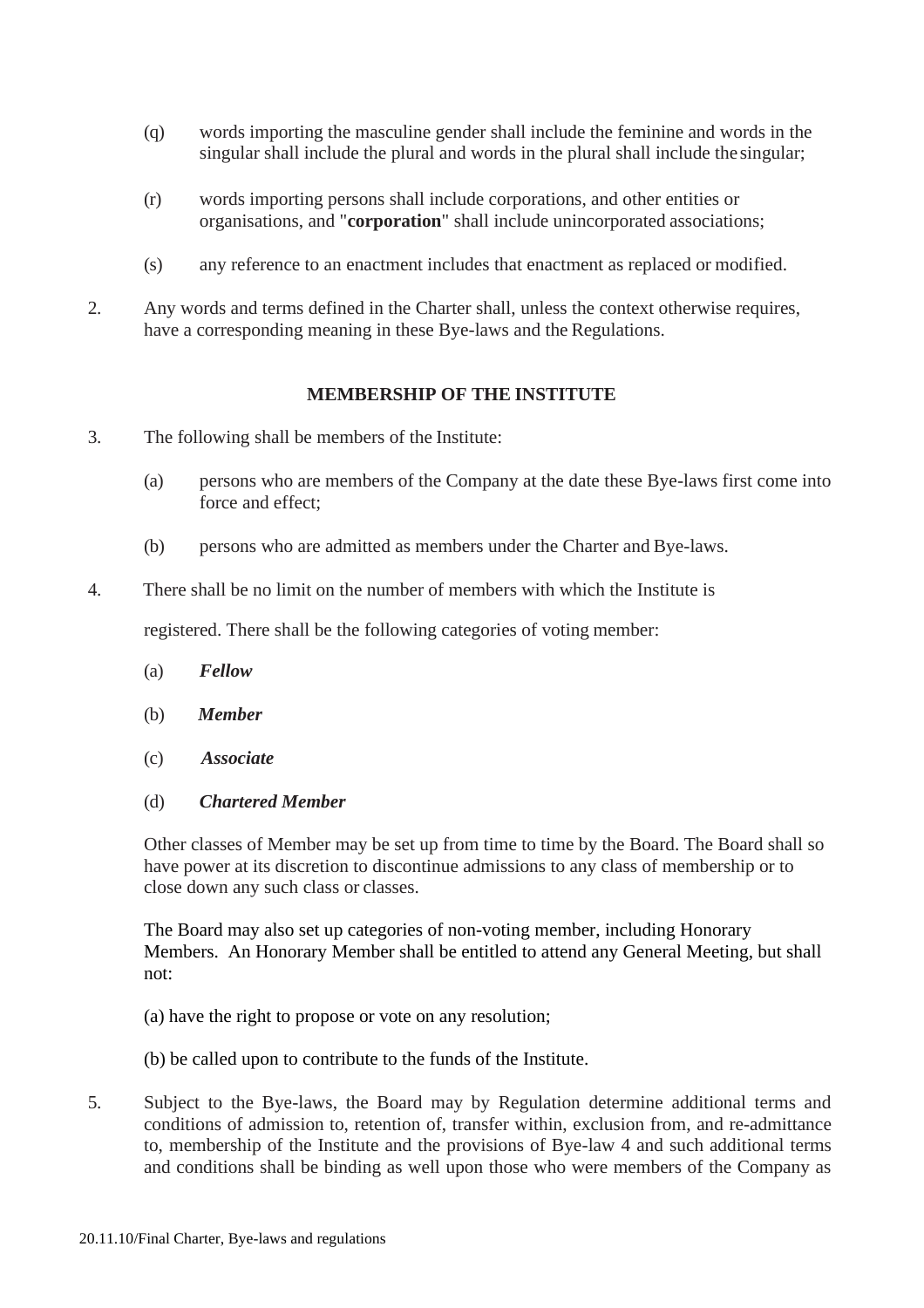those who may be admitted after the incorporation of the Institute under theCharter.

6. The Members shall be entitled to use the following designatory initials:

Fellow – "FCIPP"

Member – "MCIPP"

Associate – "ACIPP"

Chartered Member – may use the title Chartered Payroll Professional in full and shall use the letters according to their former membership level:

Former Fellows ChFCIPP Former Members ChMCIPP

- 7. (a) All categories of membership may, subject to Regulations, use the title "member of the Chartered Institute of Payroll Professionals".
	- (b) Other privileges, excluding the right to use titles including the word "Chartered", may be conferred on members by or under Regulations.
- 8. Applications for admission to membership shall be considered in such a manner as the Board may from time to time direct. The requirements for upward progression from Associate to a higher level category of membership shall be:
	- (a) the member shall have a recognised CIPP Foundation Degree (or its previous equivalent level) / CIPP BA (Hons) / CIPP MSc qualification, or;
	- (b) qualify via the CIPP upgrade test
- 9. Persons who are members of the Institute shall be entitled to describe themselves as being members thereof in their different grades, to receive all publications of the Institute, to attend all meetings, lectures and other functions arranged by the Institute, to receive such advice and assistance in connection with their professional work as the Institute offers from time to time.
- 10. The membership of any grade of the Institute shall be personal to the member and shall not be transferable or transmissible by the act of the member or by operation of law.
- 11. Every member shall be bound to further, to the best of his/her ability, the objects, interests and influence of the Institute and to that end shall observe the Charter, Bye-Laws, Regulations and all other laws of the Institute.
- 12. The Board shall have power to prescribe the annual or other subscriptions, entrance fees or other payments related to admission to, or retention of, membership of the Institute. Every member shall pay subscriptions in accordance with Regulations and shall not be entitled to any benefit or privilege of membership when his subscription is in arrears. The Board may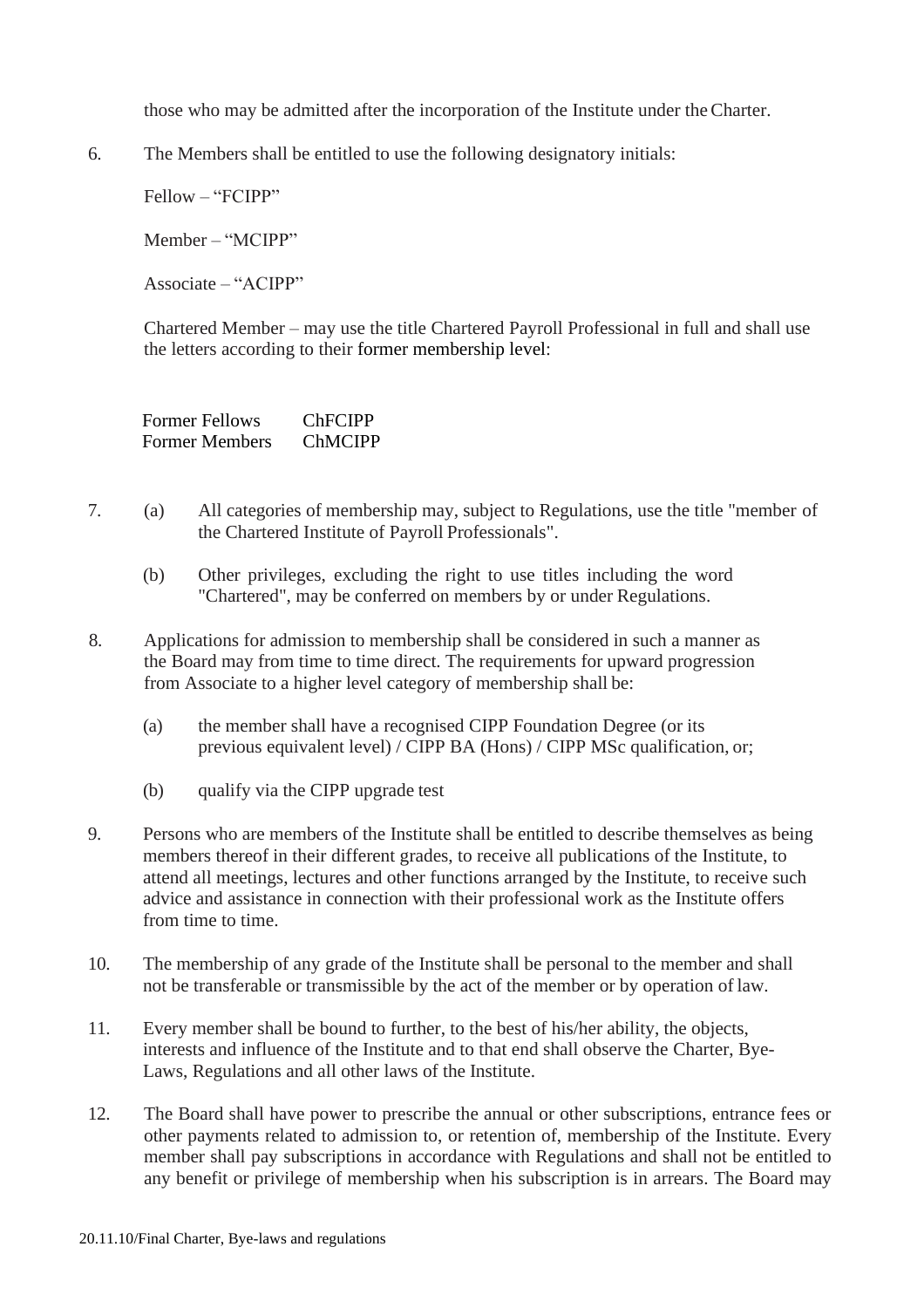direct that the subscription of any individual member be reduced or waived in exceptional circumstances, and may provide for reductions in subscriptions for groups or sections of members on any grounds, and specify the conditions on which those concessions shall operate. All subscriptions shall be due and payable on  $1<sup>st</sup>$  January in each year or on such other date as may be determined by the Board in respect of all members, or any member or group of members.

- 13. A person shall cease to be a member in any of the following circumstances:
	- (a) if the application on the basis of which membership was granted contained or referred to information which was false or misleading;
	- (b) if the member resigns by giving written notice thereof;
	- (c) if the member fails to pay all subscriptions, entrance fees or other payments due from him to the Institute within such period as may be specified by the Board;
	- (d) if the member becomes bankrupt or insolvent, or suspends payment or enters into composition or arrangement with his creditors generally;
	- (e) if the member is expelled as a result of disciplinary proceedings;

Provided that the Board may in any case other than (e) above in its discretion resolve that the membership of any member shall, notwithstanding the occurrence of any of the events specified herein, continue either unconditionally or subject to such conditions as the Board may prescribe, and that any person whose membership shall cease in accordance with this Bye-law shall remain liable to the Institute for all fees, subscriptions and other payments which may have been due from him at the date his membership ceased.

14. There shall be power by Regulations to prescribe for the affiliation or association of other persons, or corporations, with the Institute in such manner as the Board may from time to time determine and with such privileges and rights and upon such conditions as the Board shall think fit. No person so becoming associated or affiliated as aforesaid shall by virtue of this Bye-law or Regulations made under it be a member of the Institute, but this shall not preclude such person from applying for membership.

# **DISCIPLINE**

15. The members shall be bound by the Laws of the Institute and may be subject to disciplinary proceedings of the Institute if in breach of those Laws or if found guilty by a competent tribunal or Court of an offence considered relevant to membership of the Institute. Regulations shall provide for the investigation and determination of complaints against members, and shall specify the rights of a member subject to complaint to receive notice, to be represented and to call and cross-examine witnesses, and to appeal. Regulations under this Bye-law may make provision for all matters within the disciplinary process including the sanctions to which members may be liable, and may empower committees of the Institute to regulate their own procedure.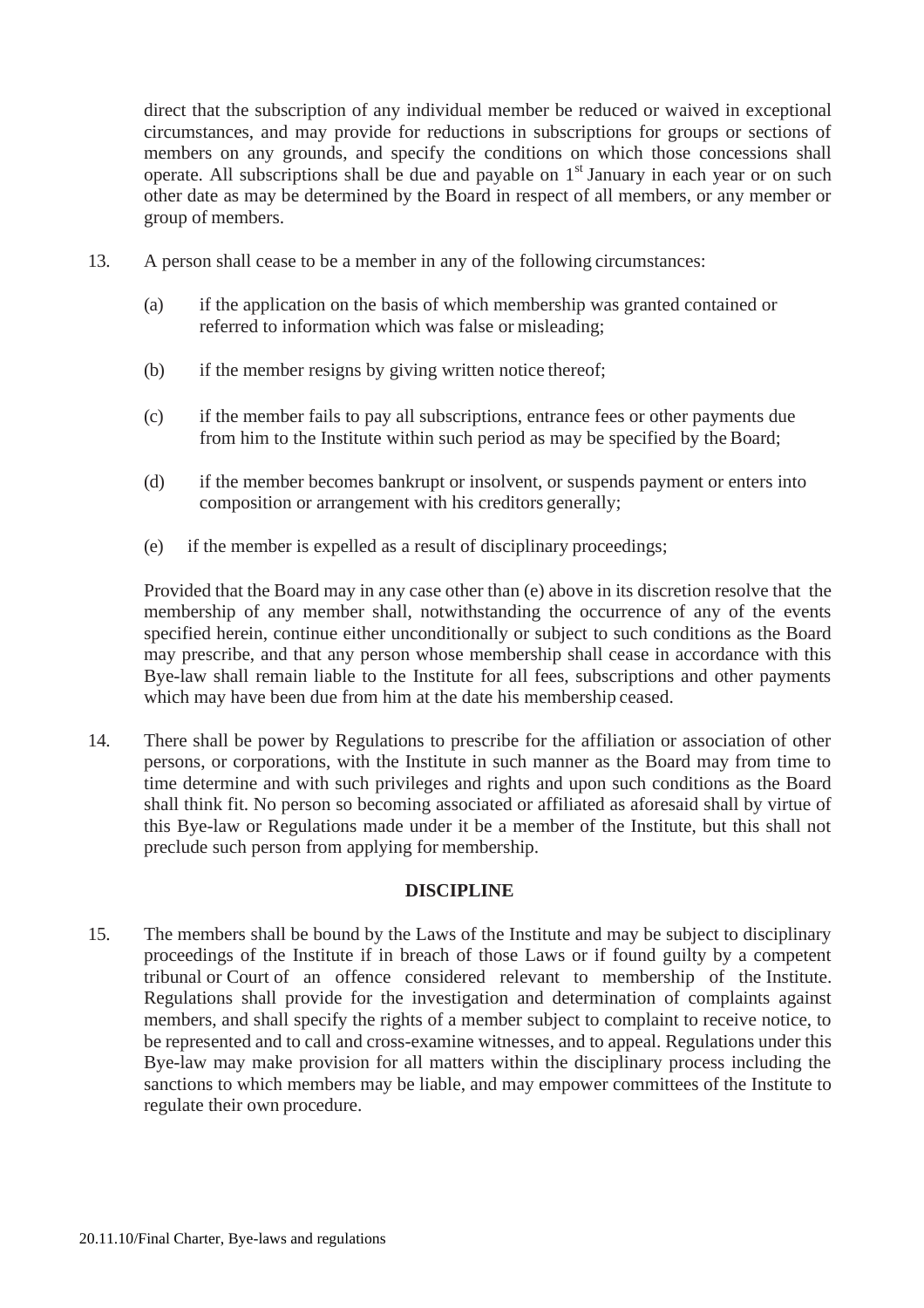### **GENERAL MEETINGS**

- 16. An Annual General Meeting of the Institute shall be held in each period of 9 months beginning with the day following its accounting reference date, at such time and place as may be determined by the Board and not more than eighteen months shall elapse between the date of one Annual General Meeting and the date of the next; provided that the first Annual General Meeting of the Institute shall be held not later than twelve months from the date these Bye-laws first come into force. All other General Meetings of the Institute shall be called Extraordinary General Meetings.
- 17. Twenty-one days' notice of any General Meeting in a form prescribed in Regulations shall be given to the members. The accidental omission to give notice of a meeting or the non- receipt of notice by any member, or a defect in the conduct or voting at a meeting, shall not invalidate the meeting or the business transacted thereat.
- 18. The Board may call an Extraordinary General Meeting when it thinks fit and shall do so on the requisition of such number of Members being not less than one-tenth of the Members of the Institute. All business transacted at an Extraordinary General Meeting shall be deemed special business, as shall that transacted at an Annual General Meeting, except:
	- (a) receipt of the accounts and balance sheet, and of reports of the Board and of the Auditors;
	- (b) the appointment of the auditors and either determination of their remuneration or authorisation of the Board to determine the same;
	- (c) declaration of the results of elections.
- 19. The quorum for a General Meeting of the Institute shall be twelve Members personally present. Regulations shall provide for all matters relating to the dissolution of an inquorate meeting and to its adjournment and reconvening and the transaction of business notified for the meeting.
- 20. Subject to the Charter and Bye-laws, Regulations may make provision in respect of all other matters concerning (a) the summoning or requisitioning, and giving notice of, General Meetings and attendance thereat (b) the submission by Members of proposed resolutions, (c) the conduct of business (including voting, proxies, and demanding of polls) at and chairmanship of such Meetings, and (d) the adjournment and reconvening of such Meetings.

# **PRESIDENT, VICE PRESIDENT AND PATRONS**

21. The Board may appoint a President, Vice-President, or Patrons, of the Institute from time to time and subject to such terms and conditions as it shall see fit.

# **OFFICERS OF THE INSTITUTE**

22. (a) There shall be a Chair of the Board and such other officers as the Board may from time to time determine.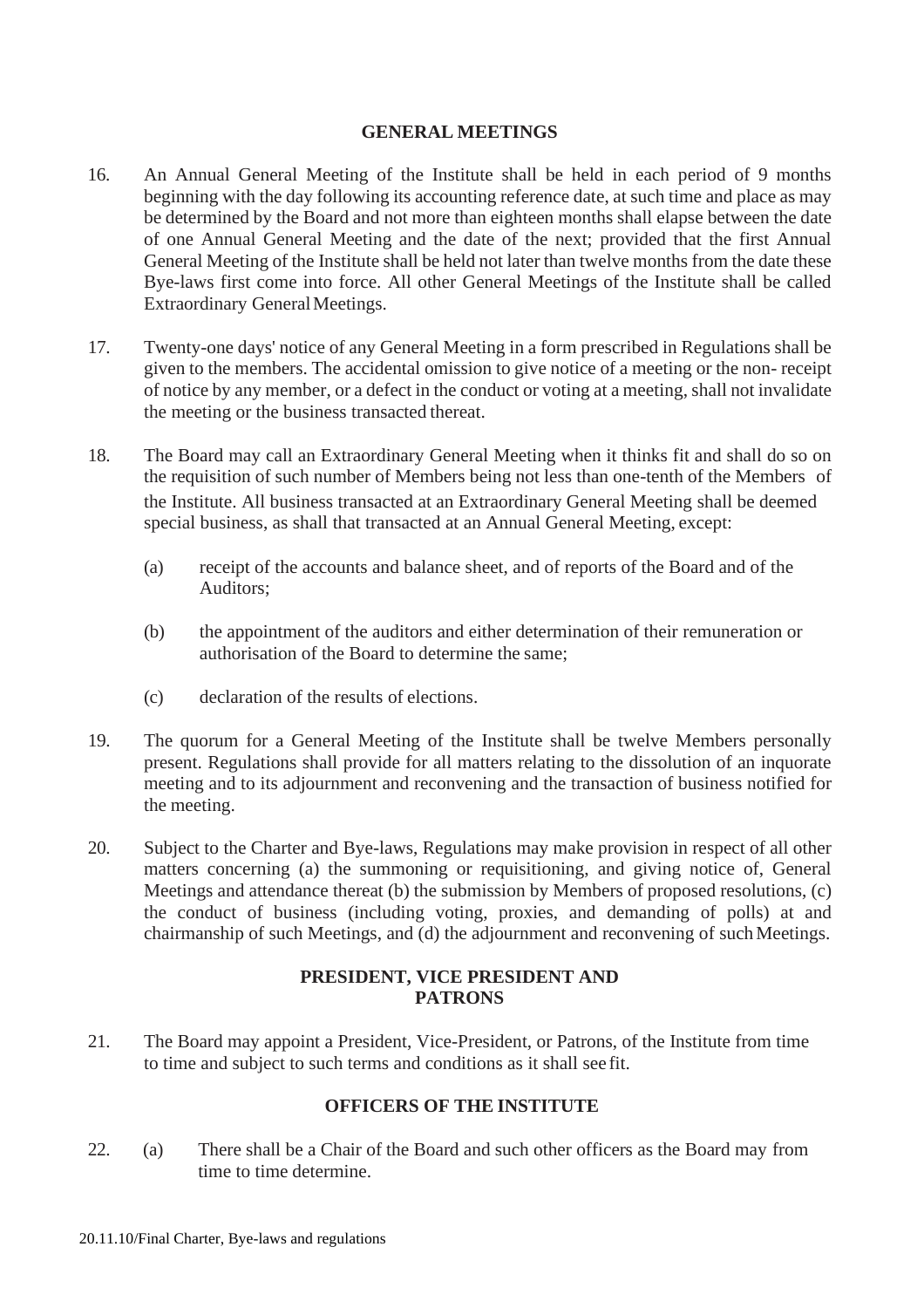- (b) Officers shall be elected or appointed, and shall hold office, in accordance with Regulations.
- 23. In the event of a casual vacancy occurring in any such office of the Institute, such vacancy may be filled in accordance with Regulations.

#### **THE BOARD**

- 24. The first members of the Board, whose names are listed in the First Schedule to the Charter, shall be regarded as having taken up office in accordance with these Bye-laws and may serve out their pre-existing periods of office as though those periods of office had commenced while these Bye-laws were in force, but the retirement date of any of the first members of the Board may be adjusted if necessary by simple majority resolution of the Board.
- 25. The Board shall consist of

(a) a number to be recommended by the Board, at least one of whom will be elected to specifically represent members' pensions profession interests, elected in accordance with Regulations .

- (b) the Chief Executive; and
- (c) up to four other persons co-opted by the Board.
- 26. The Board may fill any casual vacancy amongst the elected members of the Board. A person so appointed shall serve until the next election.
- 27. Subject to the Laws of the Institute, the Board may regulate its own proceedings. Regulations under this Bye-law may:
	- (a) deal with all and any other matters relating to the election, appointment and retirement of members to the Board;
	- (b) specify the quorum for meetings of the Board but this will be no less than 3 members.
	- (c) make provision in respect of the procedure for and validity of written resolutions of the Board; and
	- (d) regulate all other matters relating to the meetings and proceedings of the Board.
- 28. A member of the Board shall cease to hold office as such:
	- (a) if he resigns by notice in writing;
	- (b) if he becomes prohibited from being a director of a company or charity trustee;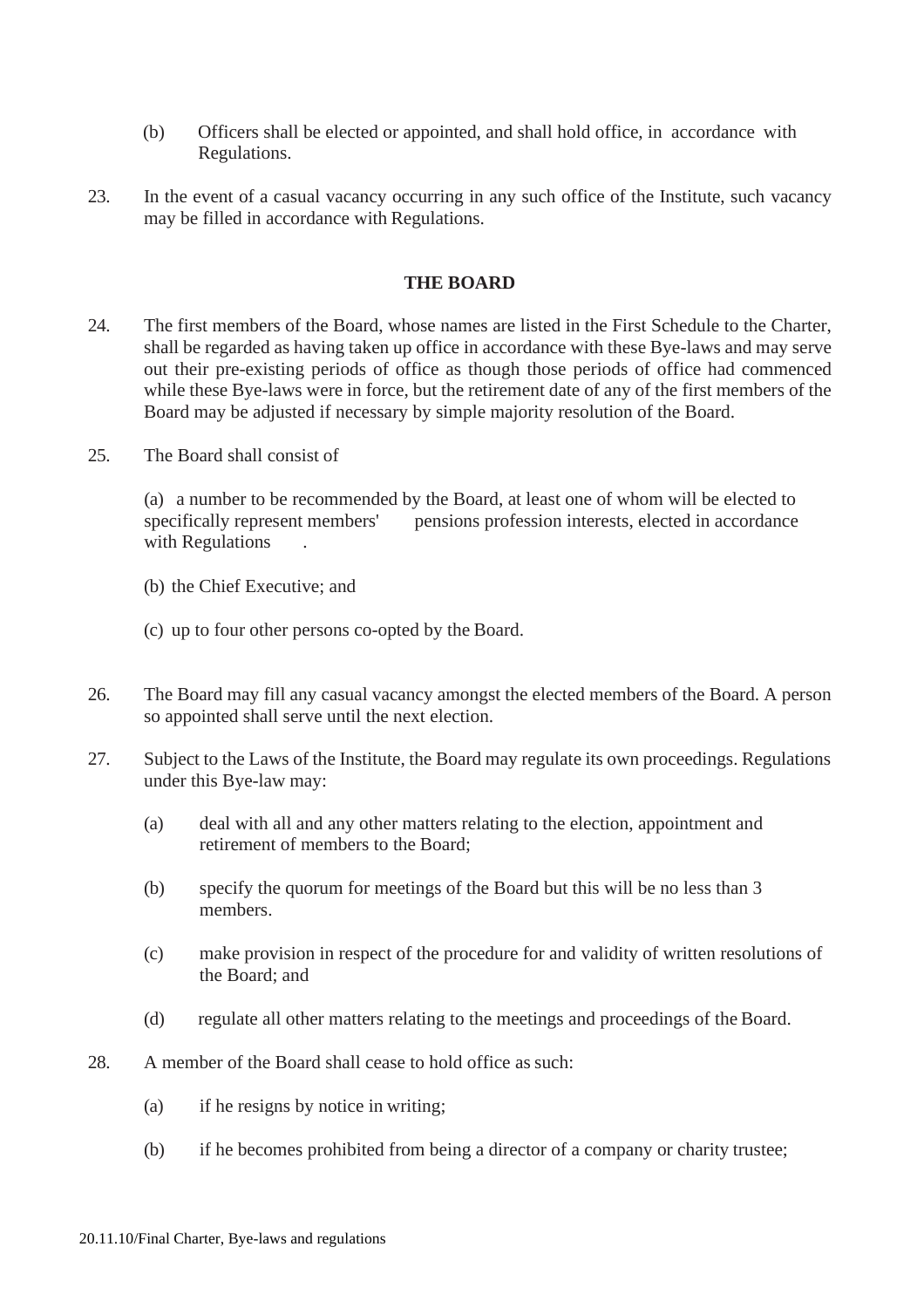- (c) if he becomes bankrupt, makes a declaration of insolvency or suspends payment or makes any arrangement or composition with his creditors;
- (d) if he is removed from office by a resolution of the Members in GeneralMeeting;
- (e) if he fails without good reason to attend two consecutive Board meetings and the Board resolves that his office should be vacated; or
- (f) on completing the term for which he is appointed.
- 29. The Board may, by a vote of not less than three-quarters of the members of the Board present and voting, being an absolute majority of the members for the time being of the Board, at any time remove a member of the Board if he is considered to have acted contrary to the interests of the Institute or is unable properly to carry out the duties of a Board member. The member of the Board whose removal is resolved upon under this Bye-law shall have a right to be heard and to appeal if so provided in Regulations.
- 30. The members for the time being of the Board may act notwithstanding any vacancy in their number provided always that in case the members of the Board shall at any time be or be reduced in number to less than the quorum it shall be lawful for them to act as the Board for the purpose of filling casual vacancies or of summoning a General Meeting but not for any other purpose.

### **POWERS AND FUNCTIONS OF THE BOARD**

- 31. The Board may exercise all such powers of the Institute and do on behalf of the Institute all such acts as may be exercised and done by the Institute as are not required by the Laws of the Institute to be exercised or done by the Institute in General Meeting, and shall, in particular, and subject to such Laws, have the following powers:
	- (a) to make, alter and revoke Regulations and to specify any Regulation as incapable of amendment without the approval of the Members either through a resolution of the Institute in General Meeting or through a postal or electronic ballot of the Members of the Institute;
	- (b) to appoint the Chief Executive and to delegate to the Chief Executive the power to appoint other staff of the Institute and determine their conditions of service;
	- (c) to establish or assist in establishing or dissolving local branches and other subdivisions, groups or organisations of the Institute, whether autonomous or not, and to make Regulations relating to the constitutions and administration of such organisations;
	- (d) to exercise the powers of the Institute in connection with the acquisition of control of the Company and to accept and execute on behalf of the Institute all and any documents, including contracts, deeds, undertakings and agreements, arising from the transfer of all or any part of the property, assets, liabilities and engagements of the Company, and to delegate the power of execution of documents under this Bye- law to a member or members of the Board;
	- (e) to govern, manage and regulate the finances, accounts, investments, property, business and all affairs whatsoever of the Institute and for that purpose to appoint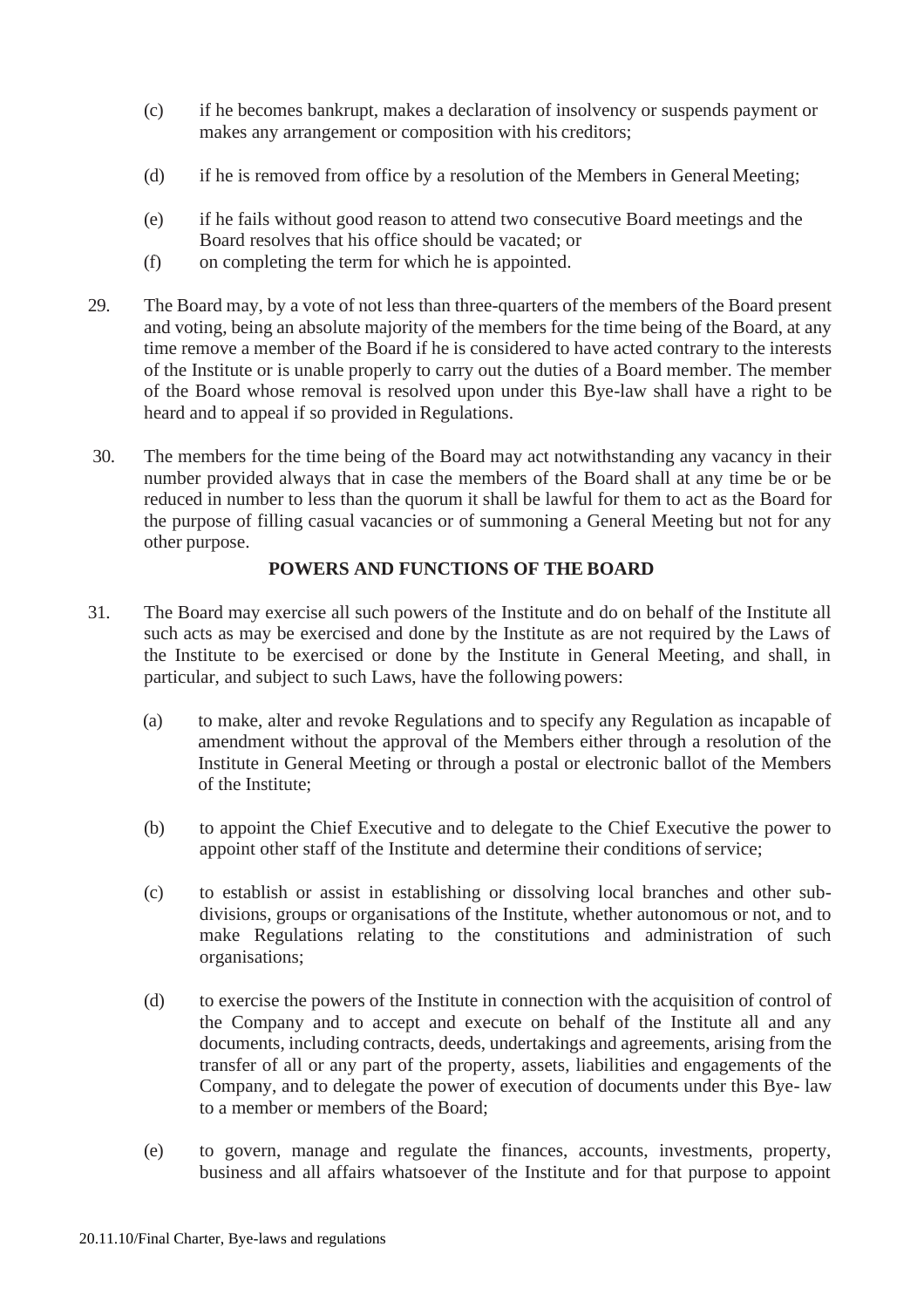bankers and any other officers or agents whom it may deem expedient to appoint;

- (f) to invest on behalf of the Institute or in the name of nominees any monies belonging to or held by the Institute and not immediately required for its purposes in or upon such investments, securities or real or personal property as may be thought fit subject to such consents as may be required by law, provided that:
	- (i) in the case of monies belonging to or held by the Institute as trustee for the general purposes of the Institute, the powers conferred by this Bye-law shall be exercised subject to the provisions of the law relating to investment by trustees; and
	- (ii) in the case of monies held by the Institute as trustee upon special trusts, the Board, on behalf of the Institute, shall have such powers of investment as may be granted by such trusts or as may be granted by the law relating to investment by trustees;
- (g) to appoint upon such reasonable and proper terms (including provision for remuneration) as may be thought fit either any individual of repute with at least fifteen years' experience of investment management who is an authorised person within the meaning of the Financial Services Act 1986 or a company or firm of repute which is an authorised or exempted person within the meaning of that Act otherwise than by virtue of section  $45 (1)(i)$  of that Act to be the Institute's investment manager (the "**manager**") and to delegate to the manager the exercise of powers of investment to the extent permissible under the law relating to trustees: provided that (a) the manager may be authorised to exercise such powers within policy guidelines laid down by the Institute; (b) the manager shall be required to report any exercise of such powers promptly and any transaction within fourteen days, and to report on the performance of the Institute's portfolio managed by him at least every three months; (c) the Institute shall be free at any time to withdraw, or alter the terms of, such delegation; and (d) the Institute shall review such delegation at intervals not exceeding twelve months (but failure to do so shall not invalidate an existing delegation under this Bye-law); and
- (h) to provide for the custody and use of the Seal.
- 32. The Board shall have power to establish, to delegate its powers and functions (other than the power to make Regulations or its non-delegable powers as Directors), to regulate, and to dissolve, such committees with such functions as the Board may think fit. Such committees may include persons who are not members of the Board or of the Institute. Every committee established by the Board shall have power to establish and dissolve sub-committees subject to such directions as the Board may from time to time impose. The exercise by any committee of any power or function delegated to it by the Board shall be reported to the Board as soon as practicable.
- 33. The Board may delegate powers and functions (other than the power to make Regulations or its non-delegable powers as Directors) to its chairman on such terms and conditions as it sees fit, and may revoke such delegations at any time: provided that all acts and proceedings in exercise of such delegated powers and functions shall be reported to the Board at its next meeting.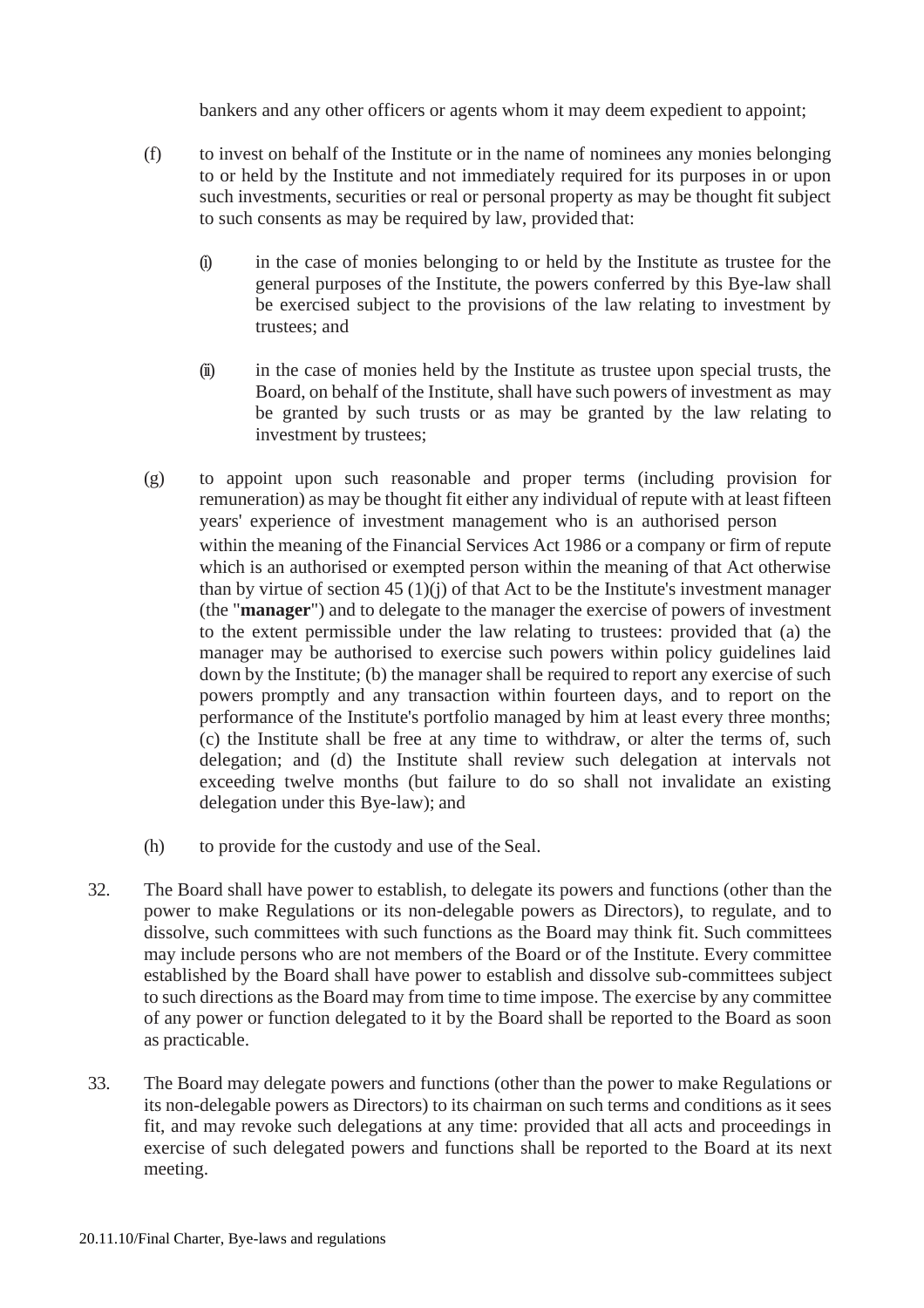# **CHIEF EXECUTIVE AND STAFF**

- 34. There shall be a Chief Executive who shall be appointed by the Board.
- 35. The Chief Executive shall have power to appoint and remove other staff of the Institute and may delegate this function.

# **ACCOUNTS AND AUDIT**

- 36. The Board shall cause proper and sufficient books of account to be kept in such manner as to give a true and fair view of the state of the Institute's affairs and to explain its transactions, with respect to:
	- (a) the assets and liabilities of the Institute;
	- (b) sums of money received and expended by the Institute and the matters in respect of which such receipts and expenditure takes place;
	- (c) all sales and purchases of goods and services by the Institute.
- 37. The books of account shall be kept at the office or in such place as the Board shall determine and shall be open to inspection by the members of the Board. Regulations may specify reasonable conditions and regulations as to the time within business hours and manner in which the accounts shall be open to inspection by members of the Institute.
- 38. A copy of every balance sheet, income and expenditure account and auditors' report and of the annual report of the Board shall be made available to every member not less than twentyone days before the General Meeting at which they are to be considered. The accounts and reports referred to in this Bye-law may be published in printed or electronic form.
- 39. Auditors shall be appointed and hold office, and their duties and remuneration regulated, in accordance with Regulations.

# **NOTICES**

- 40. A notice may be served by the Institute by publication in the journal of the Institute or other suitable location or to any member either personally or by sending it by pre-paid post to him or to his registered address or (if he has no registered address within the United Kingdom) to the address if any within the United Kingdom supplied by him to the Institute for the giving of notice to him, or by any mechanical or electronic means approved by the Board for this purpose.
- 41. A notice sent by post shall be deemed to have been served on the second day following that on which the posting occurred.

# **INDEMNITY**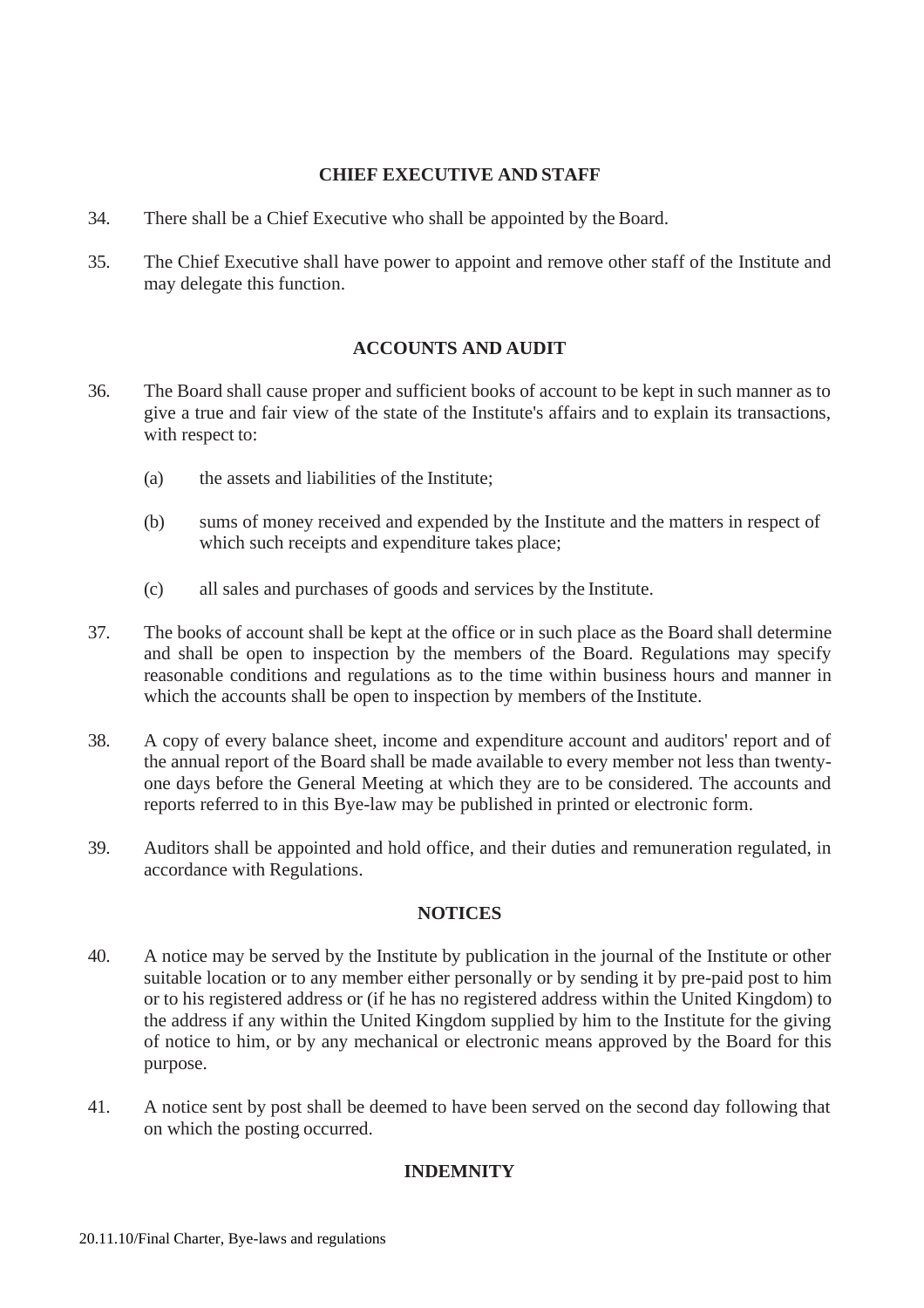42. Subject to the provisions of relevant legislation from time to time, and without prejudice to any indemnity to which a director may otherwise be entitled, every members of the Board or other officer of the Institute shall be indemnified out of the assets of the Institute against any liability incurred by him in defending any proceedings, whether criminal or civil, in which judgment is given in his favour or in which he is acquitted or in connection with any application in which relief is granted to him by the court from liability for negligence, default, breach of duty or breach of trust in relation to the affairs of the Institute.

# **REGULATIONS**

The following regulations shall apply:

### *Proceedings at Annual General Meetings*

- 1. All businesses transacted at an Extraordinary General Meeting will be deemed special.
- 2. Members wishing to put an item of special business to a General Meeting which would mean addition, deletion, alteration or amendment to the Royal Charter, the Bye-laws, the Regulations shall comply with Bye-law 20 of the Charter.
- 3. If a quorum (as stated in Bye-law 19 of the Charter) is not present within half an hour from the time appointed for the meeting (or if during a meeting such a quorum ceases to be present) the meeting shall stand adjourned to the same day in the next week at the same time and place or to such other time as the Board may determine.
- 4. The Chair (if any) of the Board or in his / her absence some other Director nominated by the Board shall preside as Chair of the meeting, but if neither the Chair nor such other Director (if any) be present within fifteen minutes after the time appointed for holding the meeting and willing to act, the Directors present shall elect one of their number to be Chair and, if there is only one Director present and willing to act, he or she shall be Chair of themeeting.
- 5. A resolution put to the vote of a meeting shall be decided as a show of hands, unless before, or on the declaration of the result of the show of hands, a poll is duly demanded. Subject to the provisions of the Act a poll may be demanded by:
	- (a) the Chair of the meeting; or
	- (b) at least five Members having the right to vote at the meeting; or
	- (c) by a Member or Members representing not less than one tenth of the total voting rights of all the Members having the right to vote at the meeting

and a demand by a person as proxy for a Member shall be the same as a demand by the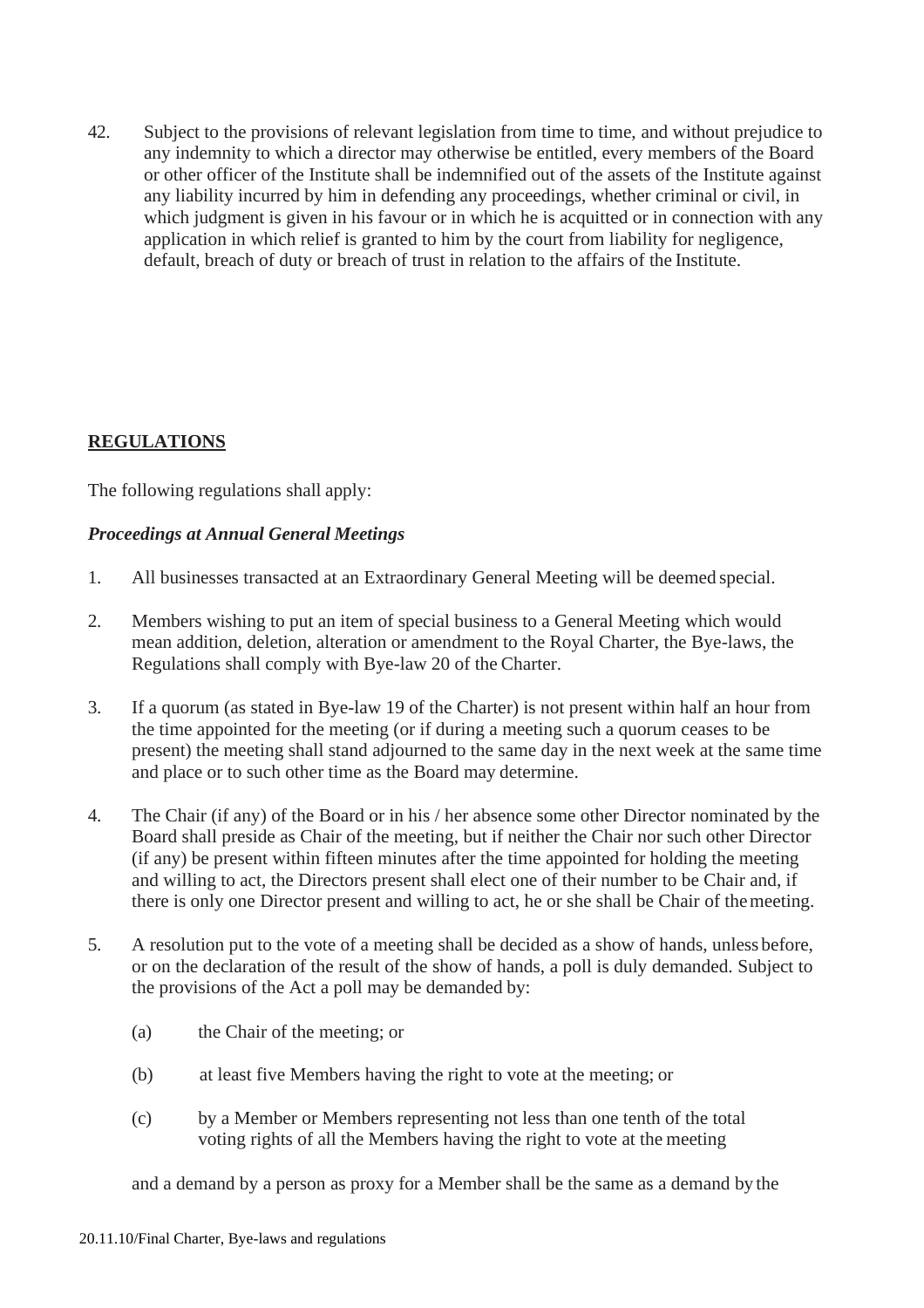Member.

- 6. A poll shall be taken as the Chair of the meeting directs and he / she may appoint one or more scrutineers (who need not be Members) and fix a time and place for declaring the result ofthe poll. The result of the poll shall be deemed to be the resolution of the meeting at which the poll was demanded.
- 7. In the case of an equality of votes (whether as a show of hands or on a poll) the Chair of the meeting shall be entitled to a casting vote in addition to any other vote he / she may have.
- 8. The entitlement of Members to attend and vote at a meeting by proxy) shall apply to the Institute and a proxy shall in addition to voting on a poll be entitled to vote on a showof hands.
- 9. An instrument appointing a proxy shall be a form (which the Board may approve) provided at the time of the distribution of the meeting papers.
- 10. The instrument appointing a proxy and any authority under which it is executed (or a copy of such authority certified notarially or in some other way approved by the Board) may be deposited at the office or such other place within the United Kingdom as is specified in the notice convening the meeting or in any instrument or proxy sent out by the Institute in relation to the meeting not less than forty-eight hours before the time for holding the meeting or adjourned meeting and an instrument of proxy which is not deposited or delivered in a manner so permitted shall be invalid.
- 11. Unless otherwise determined by Ordinary Resolution, the number of Directors shall not be subject to any maximum but shall not be less than two.
- 12. Subject to the provisions of the Charter, the Bye-laws and the Regulations of the Institute and to any directions given by Special Resolution, the business of the Institute shall be managed by the Board who may exercise all the powers of the Institute. No alteration of the Charter, the Bye-laws, the Regulations and no such direction shall invalidate any prior act of the Board which would have been valid if that alteration had not been made or that direction had not been given.
- 13. No person shall be appointed or re-appointed a Director at any meeting unless:
	- a) he / she is recommended by the Board; or
	- b) not less than forty-two clear days before the date appointed for the meeting, notice executed by a Member qualified to vote at the meeting has been given to the Institute of the intention to propose that person for appointment or re-appointment stating the particulars which would, if he / she were so appointed or re-appointed, be required to be included in the Institute's register of Directors together with notice executed by that person of his / her willingness to be appointed or re-appointed; and
	- c) in either case where the candidate is proposed as a Director, the candidate cannot be nominated for selection unless recommended by the Nominations and Appeals Committee of the Institute, which is the committee of the Board established for the purpose of reviewingthe selection and appraisal of candidates for election as Directors.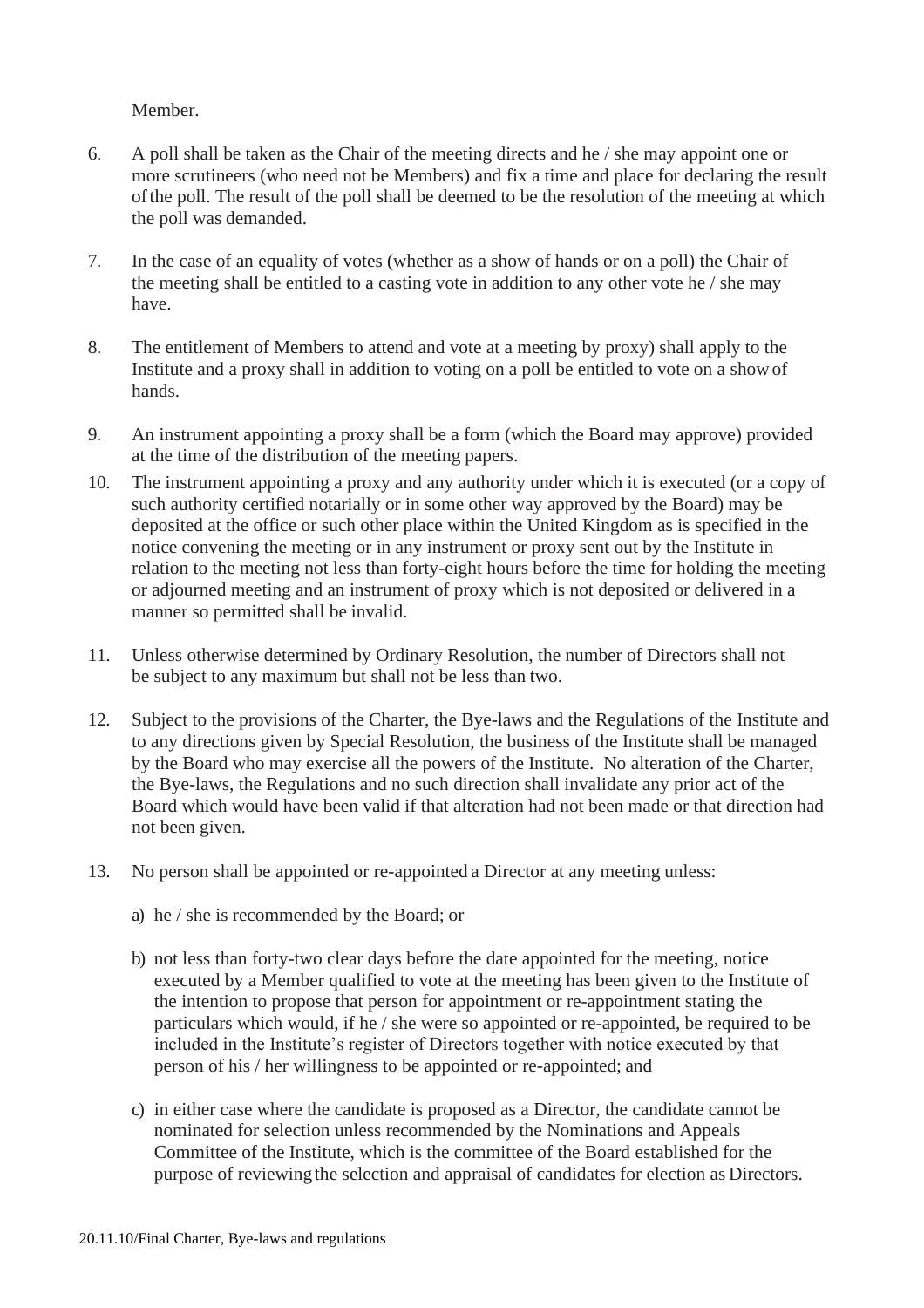- 14. Subject as aforesaid, Directors shall be elected to the Board for fixed terms of three years to expire at the third Annual General Meeting after the one at which they were appointed. The maximum continuous term of office for Directors is 9 years (three terms of three years) after which they must cease to be a Director for at least one year before being eligible to stand again for appointment to the Board, but the maximum continuous term of office shall not apply to:
	- a) A Person appointed as Vice-Chair to the extent necessary to enable them to remain on the Board for four years from the time of the appointment, serving in turn as:
		- Vice-Chair for a year,
		- Chair for two years, and
		- as Past-Chair for a year.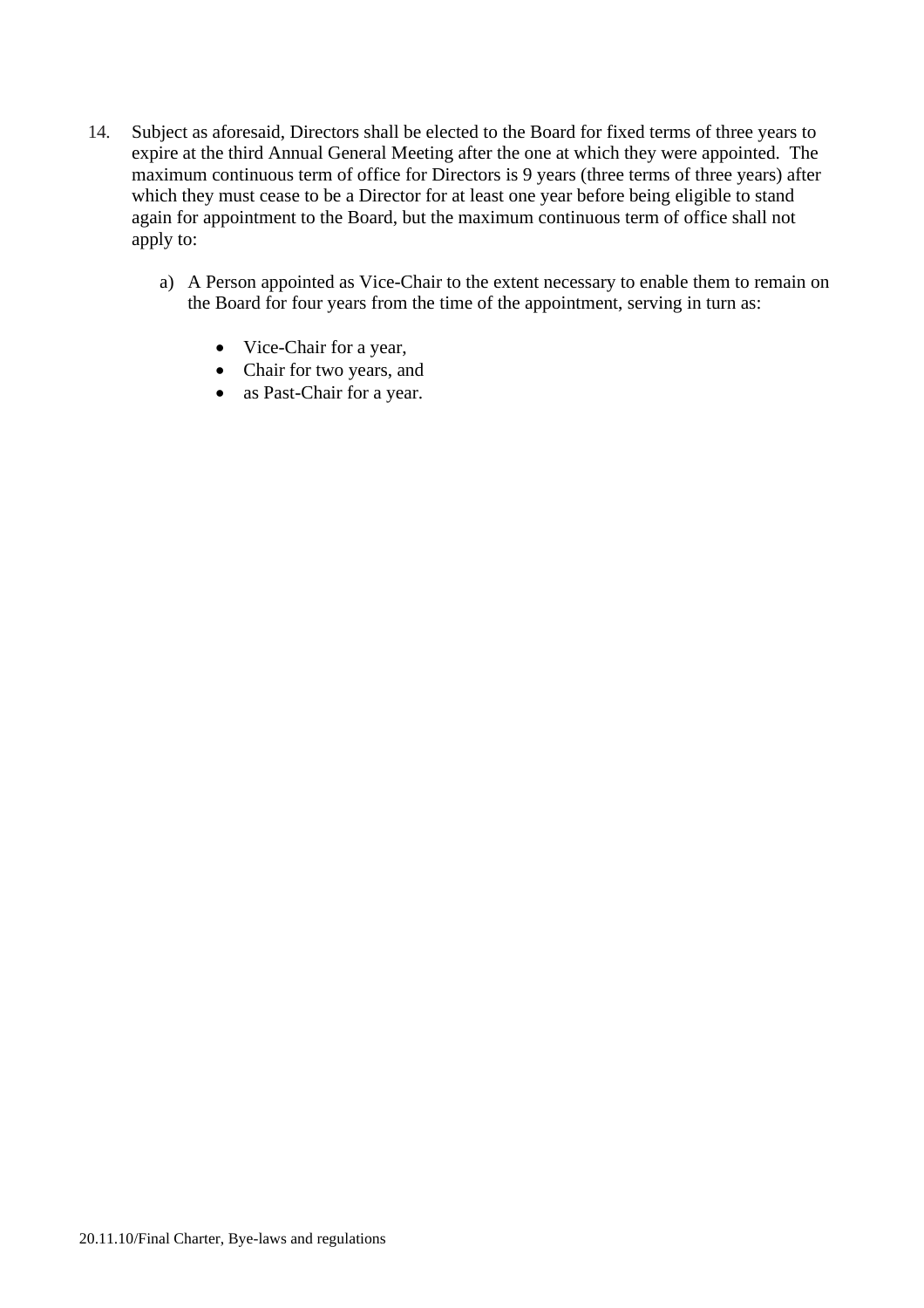- b) A person co-opted by the Board under Bye-Law 25 provided that the resolution to coopt is passed by a majority of at least three quarters of the Board members voting. An individual co-opted in this way immediately after serving for nine consecutive years as an elected Director shall not be eligible to be elected by the membership as a member of the Board until a year has elapsed from the end of the period for which they are co-opted to the Board.
- 15. Not less than seven nor more than twenty-eight clear days before the date appointed for holding a meeting notice shall be given to all who are entitled to receive notice of the meeting of any person who is recommended by the Directors for appointment or reappointment as a Director at the meeting or in respect of whom notice has been duly given to the Institute of the intention to propose him / her at the meeting for appointment or reappointment as a Director. The notice shall give the particulars of that person which would, if he / she were so appointed or re-appointed, be required to be included in the Institute's register of Directors.
- 16. Subject as aforesaid, the Institute may by Ordinary Resolution appoint a person who is willing to act to be a Director either to fill a vacancy or as an additional Director and may also determine when any additional Directors are to retire.
- 17. The Board may appoint a Member who is willing to act to be a Director, either to fill a vacancy or as an additional Director, provided that the appointment does not cause the

number of Directors to exceed any number fixed by, or in accordance with, the Bye-laws as the maximum number of Directors. A Director so appointed shall hold office only until the conclusion of the next following Annual General Meeting.

- 18. Subject as aforesaid a Director who retires at an Annual General Meeting may if willing to act, be re-appointed. If he or she is not, he or she shall retain office until the meeting appoints someone in his or her place or if it does not do so, until the end of the meeting.
- 19. The Board may appoint a person who is willing to be co-opted to the Board in accordance with the Charter and the Bye-laws and the Regulations.
- 20. Subject to the provisions of the Charter and the Bye-laws and the Regulations and provided that he / she has disclosed to the Board the nature and extent of any material interest of his / hers, a Director notwithstanding his / her office:
	- a) may be a party to, or otherwise be interested in, any transaction or arrangement with the Institute or in any transaction or arrangement in which the Institute isinterested
	- b) may be a Director or other officer of, or employed by, or a party to any transaction or arrangement with, or otherwise interested in, anybody corporate promoted by the Institute or in which the Institute is otherwise interested; and
	- c) shall not, by reason of his / her office, be accountable to the Institute for any benefit which he / she derives from any such office or employment from any such transaction or arrangement or from any interest in any such body corporate and no such transaction or arrangement shall be liable to be avoided on the ground of any such interest or benefit.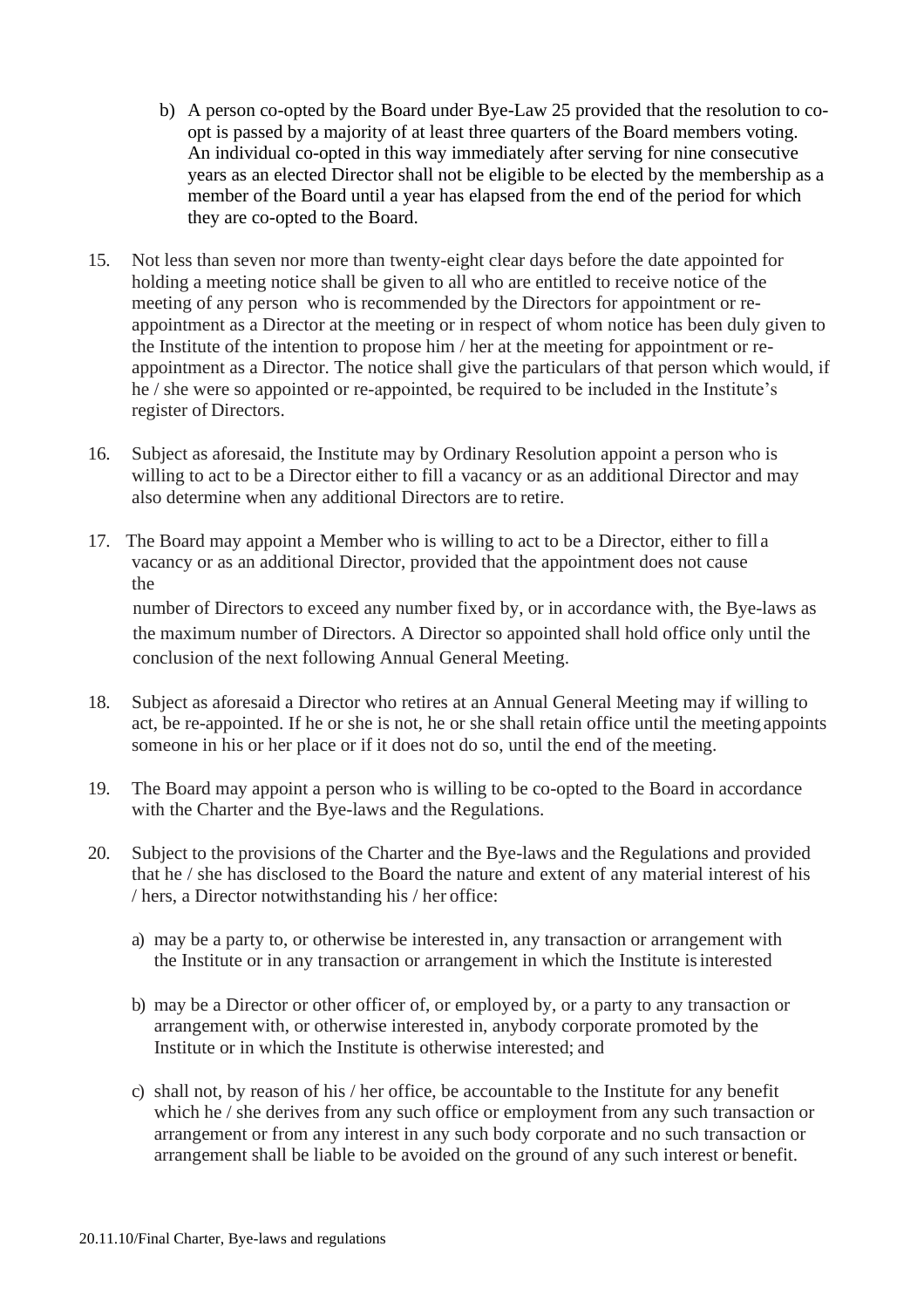- 21. A general notice given to the Board that a Director is to be regarded as having an interest of the nature and extent specified in the notice in any transaction or arrangement in which a specified person or class of persons is interested, shall be deemed to be a disclosure that the Director has an interest in any such transaction of the nature and extent so specified; and
- 22. An interest of which a Director has no knowledge and of which it is unreasonable to expect him / her to have knowledge shall not be treated as an interest of his / hers.

### *Proceedings of Directors*

- 23. Subject to the provisions of the Charter, the Bye-laws and the Regulations, the Board may regulate its proceedings as it thinks fit. A Director may, and the Institute Secretary at the request of a Director shall, call a meeting of the Board. It shall not be necessary to give notice of a meeting to a Director who is absent from the United Kingdom. Questions arising at a meeting shall be decided by a majority of votes. In the case of an equality of votes, the chair shall have a second or casting vote.
- 24. The quorum for transaction of the business of the Board is fixed at 3 and in addition there must be a majority of elected Directors present.
- 25. All acts done by a meeting of the Board, or of a committee of it, or by a person acting as a Director shall, notwithstanding that it be afterwards discovered that there was a defect in the appointment of any Director or that any of them were disqualified from holding office, or had vacated office, or were not entitled to vote, be as valid as if every such person had been duly appointed and was qualified and had continued to be a Director and had been entitled to vote.
- 26. Save as otherwise provided by the Charter, the Bye-laws and the Regulations, a Directorshall not vote at a meeting of the Board or of a committee of it on any resolution concerning a matter in which he / she has, directly or indirectly, an interest of duty which is material and which conflicts or may conflict with the interests of the Institute unless his / her interest or duty arises only because the case falls within one or more of the following paragraphs:
	- a) the resolution relates to the giving to him / her of a guarantee, security or indemnity in respect of money lent to, or an obligation incurred by him / her for the benefit of, the Institute or any of its subsidiaries
	- b) the resolution relates to the giving to a third party of a guarantee, security or indemnity in respect of an obligation of the Institute or any of its subsidiaries for which the Directorhas assumed responsibility in whole or part and whether alone or jointly with others under a guarantee or indemnity or by the giving of his / her security
	- c) his / her interest arises by virtue of his / her subscribing or agreeing to subscribe for any debentures of the Institute or any of its subsidiaries or by virtue of his / her being, or intending to become, a participant in the underwriting or sub-underwriting of an offer of any such debentures by the Institute or any of its subsidiaries for subscription, purchase or exchange
	- d) the resolution relates in any way to a retirement benefits scheme which has been approved, or is conditional upon approval, by the Board of HMRC for taxation purposes.